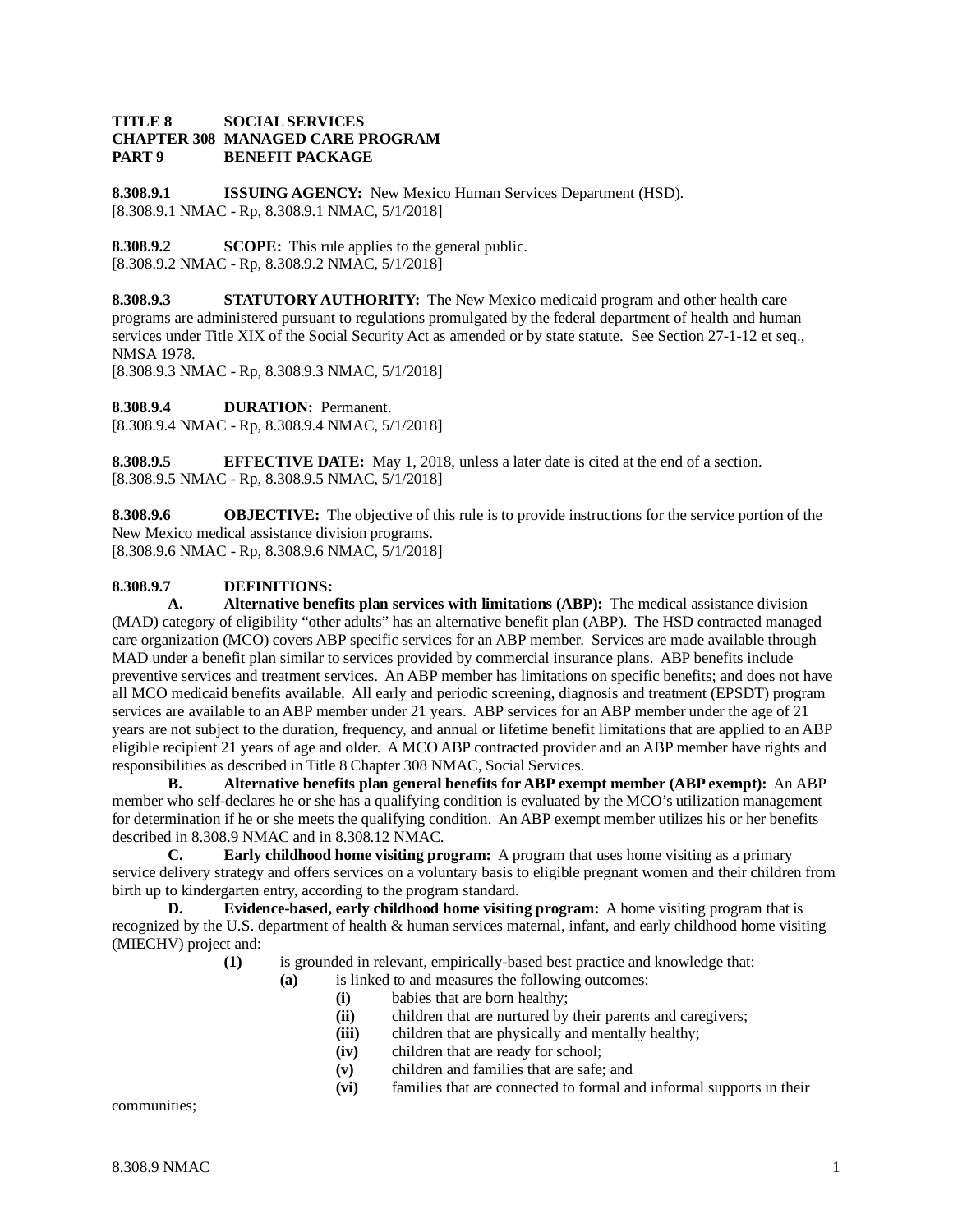**(b)** has comprehensive home visiting standards that ensure high-quality service

delivery and continuous quality improvement; and

**(c)** has demonstrated significant, sustained positive outcomes;

**(2)** follows program standards that specify the purpose, outcomes, duration and frequency of services that constitute the program;

**(3)** follows the curriculum of an evidence-based home visiting model;

**(4)** employs well-trained and competent staff and provides continual professional supervision and development relevant to the specific program and model being delivered;

- **(5)** demonstrates strong links to other community-based services;
- **(6)** operates within an organization that ensures compliance with home visiting standards;
- **(7)** continually evaluates performance to ensure fidelity to the program standards;
	- **(8)** collects data on program activities and program outcomes; and
- **(9)** is culturally and linguistically appropriate.

[8.308.9.7 NMAC - Rp, 8.308.9.7 NMAC, 5/1/2018; A, 1/1/2019]

**8.308.9.8 [**[**RESERVED**]] **MISSION STATEMENT:** To transform lives. Working with our partners, we design and deliver innovative, high quality health and human services that improve the security and promote independence for New Mexicans in their communities. [8.308.9.8 NMAC - Rp, 8.308.9.8 NMAC, 5/1/2018; A, xx/xx/xxxx]

**8.308.9.9 BENEFIT PACKAGE:** This part defines the benefit package for which a MCO shall be paid a fixed per-member-per-month capitated payment rate. The MCO shall cover the services specified in 8.308.9 NMAC. The MCO shall not delete a benefit from the MCO benefit package. A MCO is encouraged to offer value added services that are not medicaid covered benefits or in lieu of services or settings. The MCO may utilize providers licensed in accordance with state and federal requirements to deliver services. The MCO shall provide and coordinate comprehensive and integrated health care benefits to each member enrolled in managed care and shall cover the physical health, behavioral health and long-term care services per this section, its contract, and as directed by HSD. If the MCO is unable to provide covered services to a particular member using one of its contracted providers, the MCO shall adequately and timely cover these services for that member using a noncontract provider for as long as the member's MCO provider network is unable to provide the service. At such time that the required services become available within the MCO's network and the member can be safely transferred, the MCO may transfer the member to an appropriate contract provider according to a transition of care plan developed specifically for the member; see 8.308.11 NMAC.

[8.308.9.9 NMAC - Rp, 8.308.9.9 NMAC, 5/1/2018]

**8.308.9.10 MEDICAL ASSISTANCE DIVISION PROGRAM RULES:** New Mexico administrative code (NMAC) rules and related documents contain a detailed description of the services covered by MAD, the limitations and exclusions to covered services, and non-covered services. The NMAC rules are the official source of information on covered and non-covered services. Unless otherwise directed, the MCO shall determine its own utilization management (UM) protocols and shall comply with state and federal requirements for UM including, but not limited to 42 CFR Part 456, which is based on reasonable medical evidence. The MCO shall comply with the most rigorous standards or applicable provisions of either NCQA, HSD regulation, the Balanced Budget Act of 1997, or 42 CFR Part 438 related to timeliness of decisions. The MCO shall ensure that medicaid covered benefits are furnished in an amount, duration, and scope that is no less than the amount, duration, and scope for the same services furnished to beneficiaries pursuant to 42 CFR 440.230. MAD may review and approve the MCO's UM protocols. Unless otherwise directed by MAD, a HSD contracted MCO is not required to follow MAD's reimbursement methodologies or MAD's fee schedules unless otherwise required in a NMAC rule. The MCO shall comply with 42 CFR Parts 438, 440, and 456.

[8.308.9.10 NMAC - Rp, 8.308.9.10 NMAC, 5/1/2018]

## **8.308.9.11 GENERAL PROGRAM DESCRIPTION:**

**A.** The MCO shall provide medically necessary services consistent with the following:

**(1)** a determination that a health care service is medically necessary does not mean that the health care service is a covered benefit; benefits are to be determined by HSD;

**(2)** in making the determination of medical necessity of a covered service the MCO shall do

so by: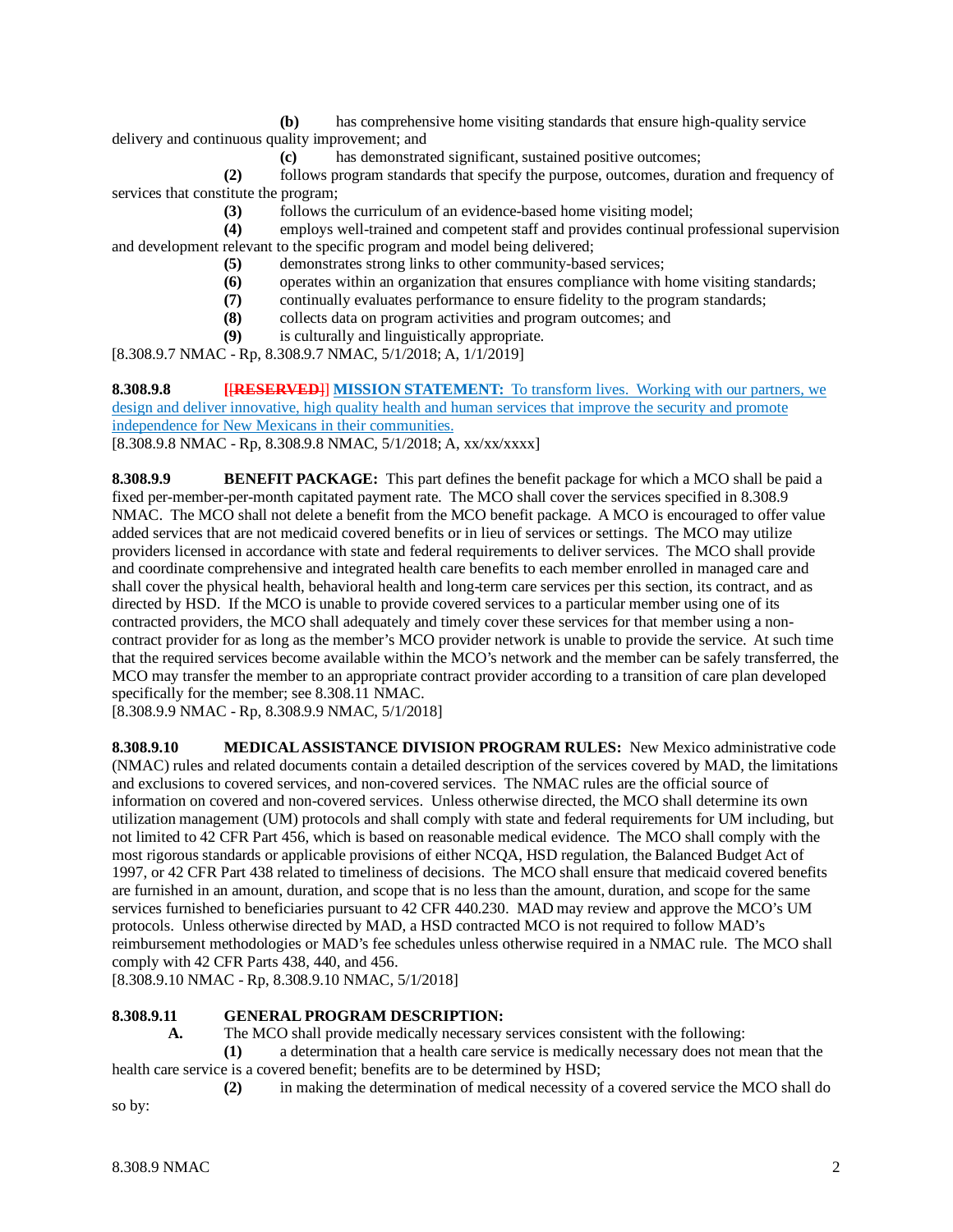**(a)** evaluating the member's physical and behavioral health information provided by a qualified professional who has personally evaluated the member within his or her scope of practice; who has taken into consideration the member's clinical history, including the impact of previous treatment and service interventions and who has consulted with other qualified health care professionals with applicable specialty training, as appropriate;

**(b)** considering the views and choices of the member or his or her authorized representative regarding the proposed covered service as provided by the clinician or through independent verification of those views; and

**(c)** considering the services being provided concurrently by other service delivery systems;

**(3)** not denying physical, behavioral health and long-term care services solely because the member has a poor prognosis; medically necessary services may not be arbitrarily denied or reduced in amount, duration or scope to an otherwise eligible member solely because of his or her diagnosis, type of illness or condition;

**(4)** governing decisions regarding benefit coverage for a member under 21 years of age by the EPSDT program coverage rule to the extent they are applicable; and

**(5)** making services available 24 hours, seven days a week, when medically necessary and are a covered benefit.

**B.** The MCO shall meet all HSD requirements related to the anti-gag requirement. The MCO shall meet all HSD requirements related to advance directives. This includes but is not limited to:

**(1)** providing a member or his or her authorized representative with written information on advance directives that include a description of applicable state and federal law and regulation, the MCO's policy respecting the implementation of the right to have an advance directive, and that complaints concerning noncompliance with advance directive requirements may be filed with HSD; the information must reflect changes in federal and state statute, regulation or rule as soon as possible, but no later than 90 calendar days after the effective date of such a change;

**(2)** honoring advance directives within its UM protocols; and

**(3)** ensuring that a member is offered the opportunity to prepare an advance directive and that, upon request, the MCO provides assistance in the process.

**C.** The MCO shall allow second opinions: A member or his or her authorized representative shall have the right to seek a second opinion from a qualified health care professional within his or her MCO's network, or the MCO shall arrange for the member to obtain a second opinion outside the network, at no cost to the member. A second opinion may be requested when the member or his or her authorized representative needs additional information regarding recommended treatment or believes the provider is not authorizing requested care.

**D.** The MCO shall meet all care coordination requirement set forth in 8.308.10 NMAC, Care Coordination.

**E.** The MCO shall meet all behavioral health parity requirements as set forth in CFR 42, Chapter IV, subchapter C, 438.905 - Parity requirements.

[8.308.9.11 NMAC - Rp, 8.308.9.11 NMAC, 5/1/2018]

## **8.308.9.12 GENERAL COVERED SERVICES:**

**A. Ambulatory surgical services:** The benefit package includes surgical services rendered in an ambulatory surgical center setting as detailed in 8.324.10 NMAC.

**B. Anesthesia services:** The benefit package includes anesthesia and monitoring services necessary for the performance of surgical or diagnostic procedures as detailed 8.310.2 NMAC.

**C. Audiology services:** The benefit package includes audiology services as detailed in 8.310.2 and 8.324.5 NMAC with some limitations. For a ABP member 21 years and older, audiology services are limited to hearing testing or screening when part of a routine health exam and are not covered as a separate service. Audiologist services, hearing aids and other aids are not covered.

**D. Client transportation:** The benefit package covers expenses for transportation, meals, and lodging it determines are necessary to secure MAD covered medical or behavioral health examination and treatment for a MCO member in or out of his or her home community as detailed in 8.301.6, 8.324.7 and 8.310.2 NMAC.

**E. Community intervener:** The benefit package includes community intervener services. The community intervener works one-on-one with a deaf-blind member who is five-years of age or older to provide critical connections to other people and his or her environment. The community intervener opens channels of communication between the member and others, provides access to information, and facilitates the development and maintenance of self-directed independent living.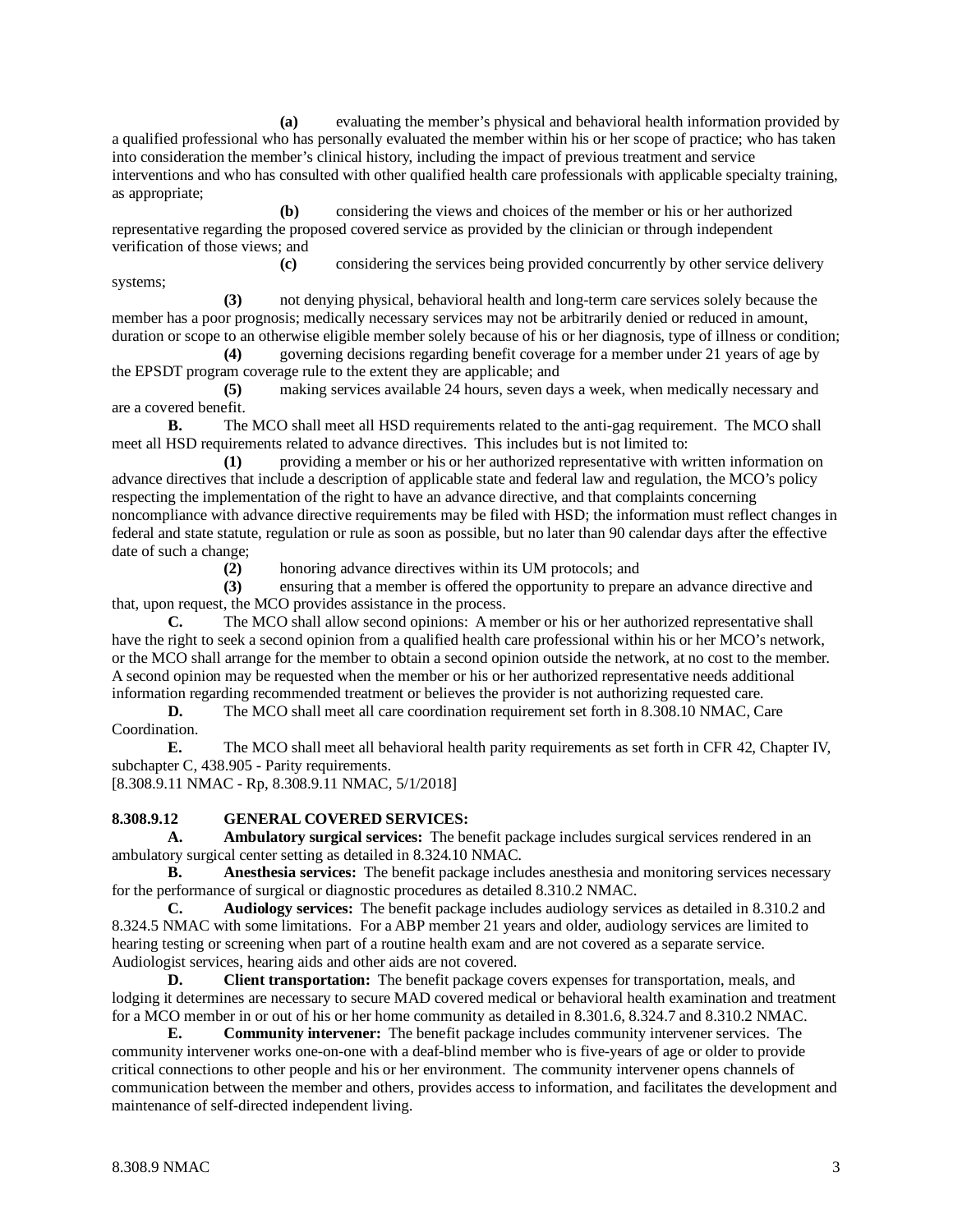**(1)** Member eligibility: To be eligible for community intervener services, a member must be five-years of age or older and meet the clinical definition of deaf-blindness, defined as:

**(a)** the member has a central visual acuity of 20/200 or less in the better eye with corrective lenses, or a field defect such that the peripheral diameter of visual field subtends an angular distance no greater than 20 degrees, or a progressive visual loss having a prognosis leading to one or both these conditions;

**(b)** the member has a chronic hearing impairment so severe that most speech cannot be understood with optimum amplification or the progressive hearing loss having a prognosis leading to this condition; and

**(c)** the member for whom the combination of impairments described above cause extreme difficulty in attaining independence in daily life activities, achieving psychosocial adjustment, or obtaining a vocation.

**(2)** Provider qualifications: The minimum provider qualifications for a community intervener are as follows:

- **(a)** is at least 18 years of age;
- **(b)** is not the spouse of the member to whom the intervener is assigned;
- **(c)** holds a high school diploma or a high school equivalency certificate;
- **(d)** has a minimum of two years of experience working with individuals with

developmental disabilities;

**(e)** has the ability to proficiently communicate in the functional language of the deaf-blind member to whom the intervener is assigned; and

**(f)** completes an orientation or training course by any person or agency who provides direct care services to deaf-blind individuals.

**F. Dental services:** The benefit package includes dental services as detailed in 8.310.2 NMAC.<br>**G. Diagnostic imaging and therapeutic radiology services:** The benefit package includes

**G. Diagnostic imaging and therapeutic radiology services:** The benefit package includes medically necessary diagnostic imaging and radiology services as detailed in 8.310.2 NMAC.

**H. Dialysis services:** The benefit package includes medically necessary dialysis services as detailed in 8.310.2 NMAC. Dialysis benefits are limited to the first three months of dialysis pending the establishment of medicare eligibility unless the member does not qualify for medicare benefits as determined by the social security administration. A dialysis provider shall assist a member in applying for and pursuing final medicare eligibility determination. If the member does not qualify for medicare benefits, the MCO is responsible for covering dialysis services.

**I. Durable medical equipment and medical supplies:** The benefit package includes covered vision appliances, hearing aids and related services and durable medical equipment and medical supplies and oxygen as detailed in 8.324.5 NMAC. For an ABP eligible recipient 21 years of age and older, see 8.309.4 NMAC for service limitations.

#### **J. Emergency and non-emergency transportation services:**

**(1)** The benefit package includes transportation service such as ground ambulance and air ambulance in an emergency and when medically necessary, and taxicab and handivan, commercial bus, commercial air, meal and lodging services as indicated for medically necessary physical and behavioral health services, as detailed in 8.324.7 NMAC. MAD covers the most appropriate and least costly transportation alternatives only when a member does not have a source of transportation available and the member does not have access to alternative free sources. The MCO shall coordinate efforts when providing transportation services for a member requiring physical or behavioral health services.

**(2)** The benefit package also includes non-medical transportation as detailed in 8.314.5

**K. Experimental or investigational services:** The benefit package includes medically necessary services which are not considered unproven, investigational or experimental for the condition for which they are intended or used as determined by MAD as detailed in 8.310.2 NMAC.

**L. Health home services:** The benefit package includes CareLink NM (or its successor) health home services as detailed in 8.310.10 NMAC for qualified beneficiaries in areas these services are available through by MAD-approved providers.

**M. Home health agency services and other nursing care:** The benefit package includes home health agency services as detailed in 8.325.9 and 8.320.2 NMAC. For an ABP eligible recipient 21 years of age and older, see 8.309.4 NMAC for service limitations.

NMAC.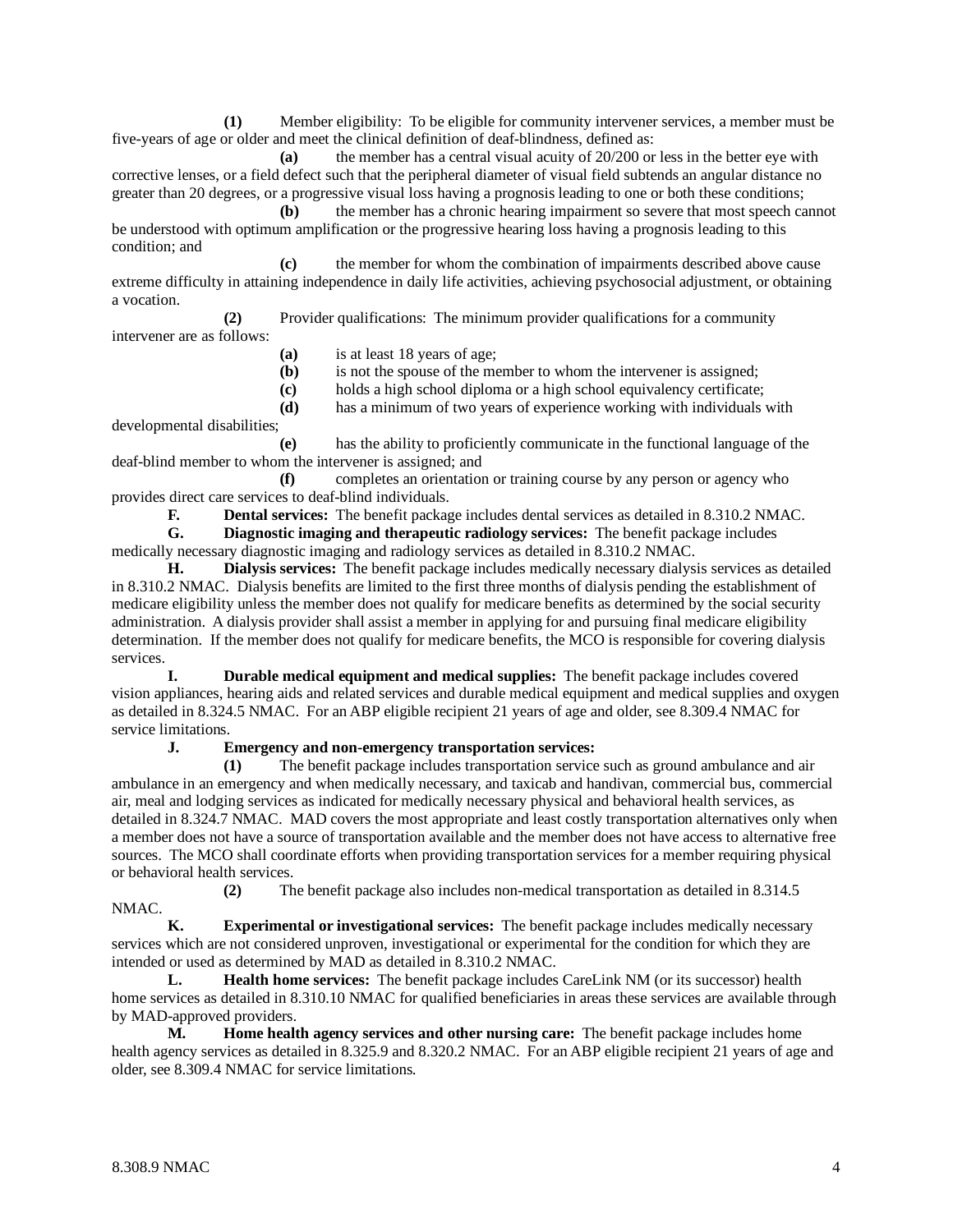**(1)** A MCO may also cover private duty nursing services and in home rehabilitation services as needed to provide medically necessary services to members even though those services are not rendered through a home health agency.

**(2)** In addition to home health agency services, a MCO is also required to provide in home services under the EPSDT program through private duty nursing and EPSDT personal care (which is not to be confused with the personal care option services covered as a community benefit). See 8.308.9.15 NMAC regarding EPSDT services.

**(3)** Services in the home are also a benefit under community-based services. See 8.308.12. NMAC Community Benefit.

**(4)** For an ABP eligible recipient 21 years of age and older, see 8.309.4 NMAC for service limitations.

**N. Hospice services:** The benefit package includes hospice services as detailed in 8.325.4 NMAC.

**O. Hospital outpatient service:** The benefit package includes hospital outpatient services for preventive, diagnostic, therapeutic, rehabilitative or palliative medical or behavioral health services as detailed in 8.311.2 NMAC.

**P. Inpatient hospital services:** The benefit package includes hospital inpatient acute care, procedures and services for the member as detailed in 8.311.2 NMAC. The MCO shall comply with the maternity length of stay in the Health Insurance Portability and Accountability Act (HIPAA) of 1996. Coverage for a hospital stay following a normal, vaginal delivery may not be limited to less than 48 hours for both the member and her newborn child. Health coverage for a hospital stay in connection with childbirth following a caesarean section may not be limited to less than 96 hours for the member and her newborn child.

**Q. Laboratory services:** The benefit package includes laboratory services provided according to the applicable provisions of Clinical Laboratory Improvement Act (CLIA) as detailed in 8.310.2 NMAC.

**R. Nursing facility services:** The benefit package includes nursing facility services as detailed in 8.312.2 NMAC. Nursing facility services are not a benefit for an ABP eligible recipient except as a short term "step-down" hospital discharge prior to going home.

**S. Nutrition services:** The benefit package includes nutritional services based on scientifically validated nutritional principles and interventions which are generally accepted by the medical community and consistent with the physical and medical condition of the member as detailed in 8.310.2 NMAC.

**T. Physical health services:**

**(1)** Primary care and specialty care services are found in the following 8.310.2, 8.310.3, 8.320.2, and 8.320.6 NMAC. The services are rendered in a hospital, clinic, center, office, school-based setting, and when facilities and settings are parent approved, including the home.

**(2)** The benefits specifically include:

- **(a)** labor and delivery in a hospital;
- **(b)** labor and delivery in an eligible recipient's home;
- **(c)** labor and delivery in a midwife's unlicensed birth center;
- **(d)** labor and delivery in a department of health licensed birth center; and

**(e)** other related birthing services performed by a certified nurse midwife or a

direct-entry midwife licensed by the state of New Mexico, who is either validly contracted with and fully credentialed by the MCO or validly contracted with HSD and participates in MAD birthing options program as detailed in 8.310.2 NMAC.

**(f)** The MCO shall operate a proactive prenatal care program to promote early initiation and appropriate frequency of prenatal care consistent with the standards of the American college of obstetrics and gynecology.

**(g)** The MCO shall participate in MAD's birthing options program.

**U. Podiatry:** The benefit package includes podiatric services furnished by a provider, as required by the condition of the member as detailed in 8.310.2 NMAC.

**V. Prosthetics and orthotics:** The benefit package includes prosthetic and orthotic services as detailed in 8.324.5 NMAC.

**W. Rehabilitation services:** The benefit package includes inpatient and outpatient hospital, and outpatient physical, occupational and speech therapy services as detailed in 8.323.5 NMAC. For an ABP eligible recipient 21 years of age and older, see 8.309.4 NMAC for service limitations

**X. Private duty nursing:** The benefit package includes private duty nursing services for a member under 21 years of age. See Subsection M of 8.308.9.12 NMAC.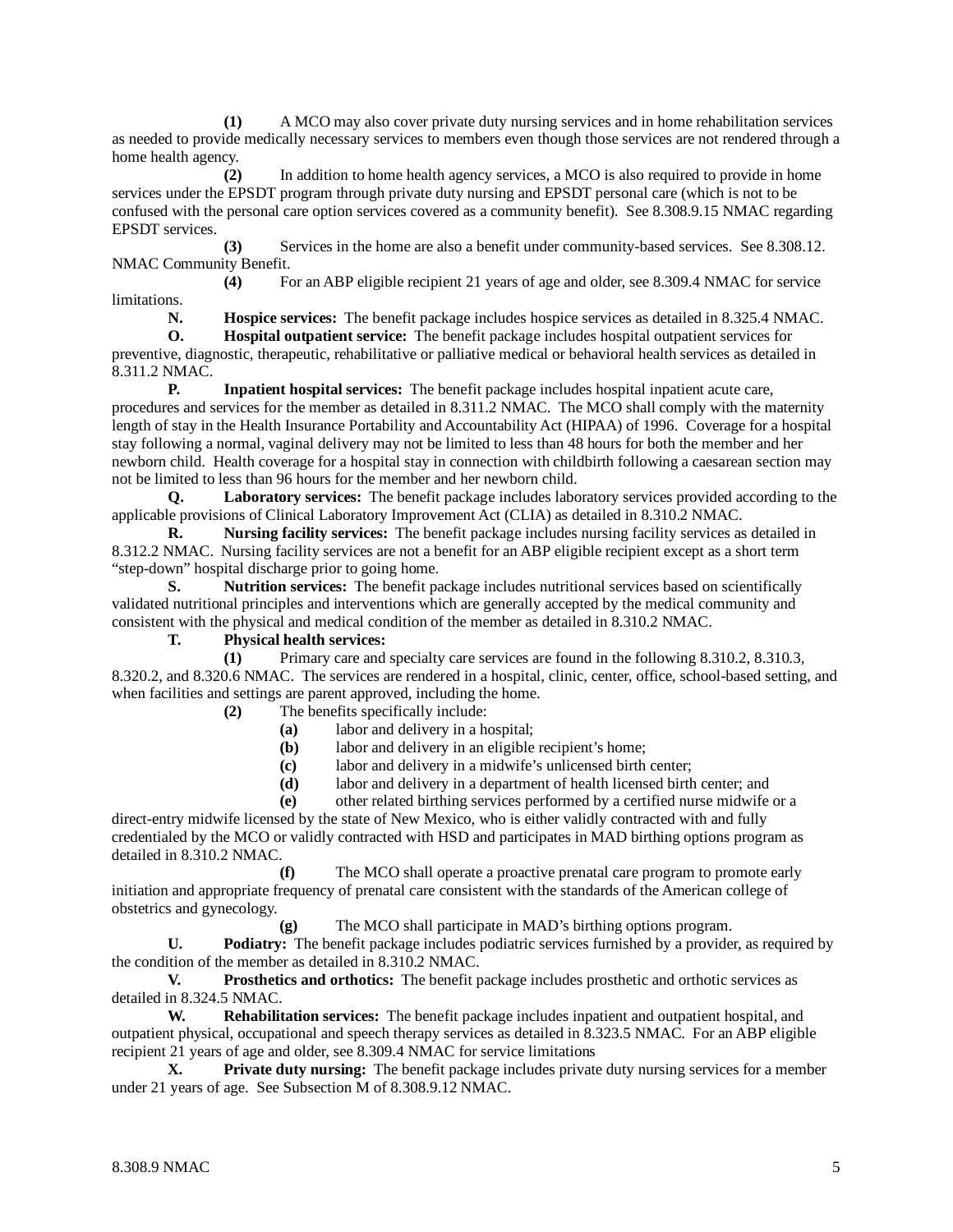**Y. Swing bed hospital services:** This benefit package includes services provided in hospital swing beds to a member expected to reside in such a facility on a long-term or permanent basis as defined in 8.311.5 NMAC. Swing bed hospital services are not a benefit for an ABP eligible recipient except as a short term "stepdown" hospital discharge prior to going home.

**Z. Tobacco cessation services:** The benefit package includes cessation services as described in 8.310.2 NMAC and education.

**AA. Transplant services:** The following transplants are covered in the benefit package as long as the procedures are not considered experimental or investigational: heart transplants, lung transplants, heart-lung transplants, liver transplants, kidney transplants, autologous bone marrow transplants, allogeneic bone marrow transplants and corneal transplants as detailed in 8.310.2 NMAC. See 8.325.6 NMAC for guidance whether MAD has determined if a transplant is experimental or investigational.

**BB. Vision and eye care services:** The benefit package includes specific vision care services that are medically necessary for the diagnosis of and treatment of eye diseases for a member as detailed in 8.310.2 NMAC. All services must be furnished within the scope and practice of the medical professional as defined by state law and in accordance with applicable federal, state and local laws and rules. For an ABP eligible recipient 21 years and older, the service limitations are listed below:

**(1)** Routine vision care is not covered.

**(2)** MAD does not cover refraction or eyeglasses other than for aphakia following removal of

**CC. Other services:** When an additional benefit service is approved by MAD, the MCO shall cover that service as well**.**

[8.308.9.12 NMAC - Rp, 8.308.9.12 NMAC, 5/1/2018]

the lens.

**8.308.9.13 SPECIFIC CASE MANAGEMENT PROGRAMS:** The benefit package includes case management services necessary to meet an identified service need of a member. The following are specific case management programs available when a member meets the requirements of a specific service.

**A. Case management services for adults with developmental disabilities:** Case management services are provided to a member 21 years of age and older who is developmentally disabled as detailed in 8.326.2 NMAC.

**B. Case management services for pregnant women and their infants:** Case management services are provided to a member who is pregnant up to 60 calendar days following the end of the month of the delivery as detailed in 8.326.3 NMAC.

**C. Case management services for traumatically brain injured adults:** Case management services are provided to a member 21 years of age and older who is traumatically brain injured as detailed in 8.326.5 NMAC.

**D. Case management services for children up to the age of three:** Case management services for a member up to the age of three years who is medically at-risk due to family conditions and who does not have a developmental delay as detailed in 8.326.6 NMAC.

**E. Case management services for the medically at risk (EPSDT):** Case management services for a member under 21 years of age who is medically at-risk for a physical or behavioral health condition as detailed in 8.320.2 NMAC.

[8.308.9.13 NMAC - Rp, 8.308.9.13 NMAC, 5/1/2018]

**8.308.9.14 PHARMACY SERVICES:** The benefit package includes pharmacy and related services, as detailed in 8.324.4 NMAC.

**A.** The MCO may determine its formula for estimating acquisition cost and establishing pharmacy reimbursement.

**B.** The MCO shall include on the MCO's formulary or PDL all multi-source generic drug items with the exception of items used for cosmetic purposes, items consisting of more than one therapeutic ingredient, antiobesity items, items that are not medically necessary and as otherwise approved by MAD. Cough, cold and allergy medications must be covered but all multi-source generic products do not need to be covered. This requirement does not preclude a MCO from requiring authorization prior to dispensing a multi-source generic item.

**C.** The MCO is not required to cover all multi-source generic over-the-counter items. Coverage of over-the-counter items may be restricted to instances for which a practitioner has written a prescription, and for which the item is an economical or preferred therapeutic alternative to the prescribed item.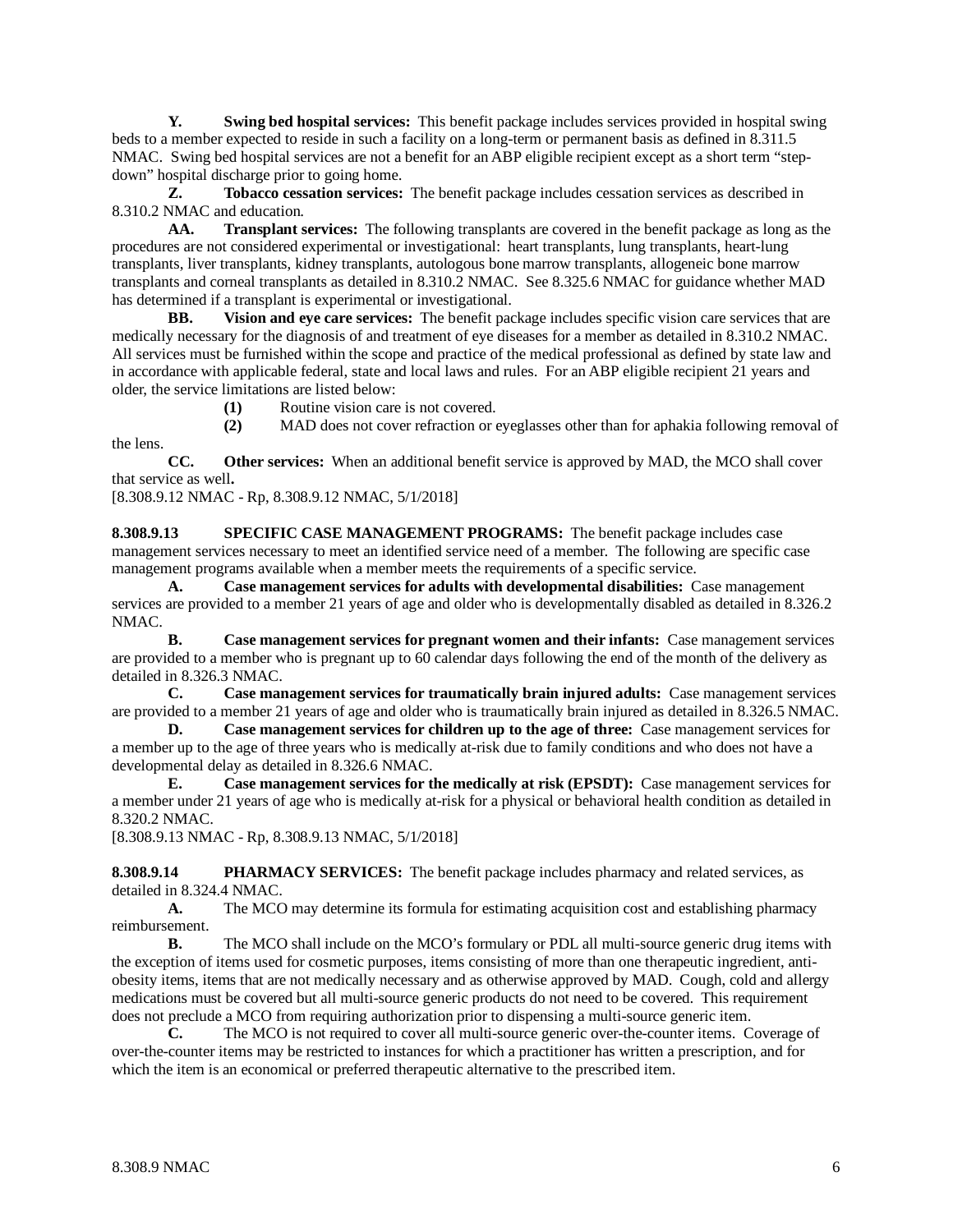**D.** The MCO shall cover brand name drugs and drug items not generally on the MCO formulary or PDL when determined to be medically necessary by the MCO or as determined by the MCO member appeal process or a HSD administrative hearing. See 8.308.15 NMAC.

**E.** Unless otherwise approved by MAD, the MCO shall have an open formulary for all psychotropic medications. Minor tranquilizers, sedatives, and hypnotics are not considered psychotropic medications for the purpose of this rule.

**F.** MCO shall ensure that a native American member accessing the pharmacy benefit at an Indian health service (IHS), tribal, and urban Indian (I/T/U) facility is exempt from the MCO's PDL when these pharmacies have their own PDL.

**G.** The MCO shall reimburse family planning clinics, school-based health centers (SBHCs) and the department of health (DOH) public health clinics for oral contraceptive agents and plan B when dispensed to a member and billed using healthcare common procedure coding (HCPC) codes and CMS 1500 forms.

**H.** The MCO shall meet all federal and state requirements related to pharmacy rebates and submit all necessary information as directed by HSD.

**I.** For a member 21 years of age and older not residing in an institution, the MCO must, at a minimum , cover the over-the-counter items which are insulin**,** diabetic test strips, prenatal vitamins, electrolyte replacement items, ophthalmic lubricants, pediculosides and scabicides, certain insect repellants, sodium chloride for inhalations, topical and vaginal antifungals and topical anti-inflammatories. Other over-the-counter items may be designated as covered items after making a specific determination that it is overall more economical to cover an over-the-counter item as an alternative to prescription items or when an over-the-counter item is a preferred therapeutic alternative to prescription drug items. Such coverage is subject to the generic-first coverage provisions. Otherwise, the eligible recipient 21 years and older, or his or her authorized representative is responsible for purchasing or otherwise obtaining an over-the-counter item.

**(1)** The MCO may cover additional over-the counter items, with or without prior authorization, at its discretion or as medically necessary when a specific regimen of over-the-counter drugs is required to treat chronic disease conditions.

**(2)** For a member under 21 years of age, the MCO must cover over-the-counter drug items as medically necessary for the member, with or without prior authorization.

**J.** The MCO shall meet all federal and state requirements for identifying drug items purchased under the 340B drug purchasing provisions codified as Section 340B of the federal Public Health Service Act. [8.308.9.14 NMAC - Rp, 8.308.9.14 NMAC, 5/1/2018]

#### **8.308.9.15 EARLY AND PERIODIC SCREENING DIAGNOSIS AND TREATMENT (EPSDT)**

**SERVICES:** The benefit package includes the delivery of the federally mandated EPSDT services (42 CFR Part 441, Subpart B) provided by a primary care provider (PCP) as detailed in 8.320.2 NMAC. The MCO shall provide access to early intervention programs and services for a member identified in an EPSDT screen as being at-risk for developing or having a severe emotional, behavioral or neurobiological disorder. Unless otherwise specified in a service rule, EPSDT services are for a member under 21 years of age. For detailed description of each service, see 8.320.2 NMAC. EPSDT behavioral health services are included in 8.308.9.19 NMAC.

**A. EPSDT nutritional counseling and services:** The benefit package includes nutritional services furnished to a pregnant member and a member under 21 years of age as detailed in 8.310.2 NMAC.<br> **B.** EPSDT personal care: The benefit package includes personal care services for a

**B. EPSDT personal care:** The benefit package includes personal care services for a member.<br>**C. EPSDT private duty nursing:** The benefit package includes private duty nursing for a member.

**EPSDT** private duty nursing: The benefit package includes private duty nursing for a member and the services shall be delivered in either his or her home or school setting.

**D. EPSDT rehabilitation services:** A member under 21 years of age who is eligible for home and community based waiver services receives medically necessary rehabilitation services through the EPSDT program; see 8.320.2 NMAC for a detailed description. The home and community-based waiver program provides rehabilitation services only for the purpose of community integration.

**E. Services provided in schools:** The benefit package includes services to a member provided in a school, excluding those specified in his or her individual education plan (IEP) or the individualized family service plan (IFSP); see 8.320.6 NMAC.<br>F. Tot-to-teen hes

#### **F. Tot-to-teen health checks:**

**(1)** The MCO shall adhere to the MAD periodicity schedule and ensure that each eligible member receives age-appropriate EPSDT screens (tot-to-teen health checks), referrals, and appropriate services and follow-up care. See 8.320.2 NMAC for detailed description of the benefits. The services include, but are not limited to: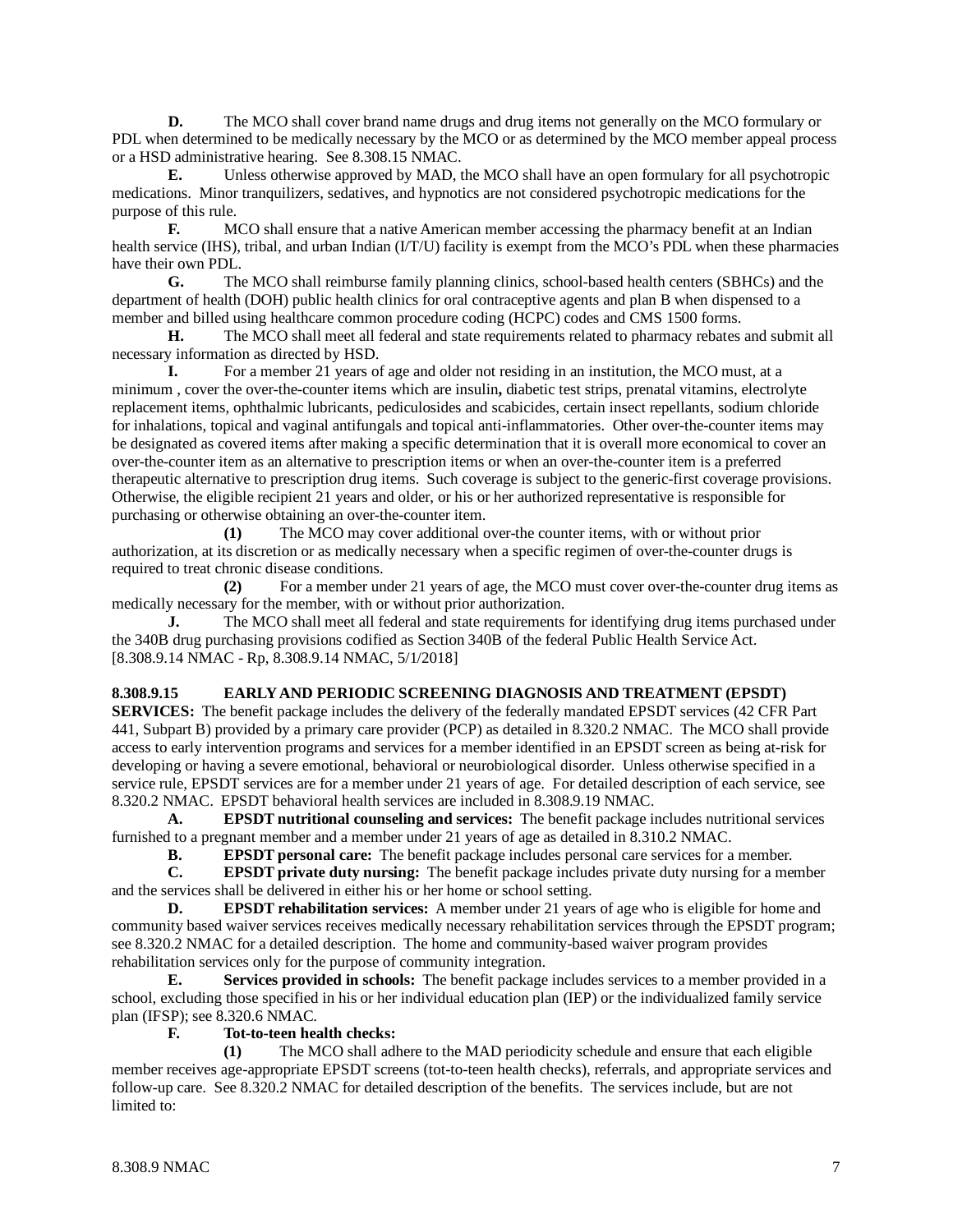**(a)** education of and outreach to a member or the member's family regarding the importance of regular screens and health checks; **(b)** development of a proactive approach to ensure that the member receives the

services;

**(c)** facilitation of appropriate coordination with school-based providers; **(d)** development of a systematic communication process with MCO network

providers regarding screens and treatment coordination;

**(e)** processes to document, measure and assure compliance with MAD's periodicity schedule; and

**(f)** development of a proactive process to insure the appropriate follow-up evaluation, referral and treatment, including early intervention for developmental delay, vision and hearing screening, dental examinations and immunizations.

**(2)** The MCO will facilitate appropriate referral for possible or identified behavioral health conditions. See 8.321.2 NMAC for EPSDT behavioral health services descriptions. [8.308.9.15 NMAC - Rp, 8.308.9.15 NMAC, 5/1/2018]

**8.308.9.16 REPRODUCTIVE HEALTH SERVICES:** The benefit package includes reproductive health services as detailed in 8.310.2 NMAC. The MCO shall implement written policies and procedures approved by HSD which define how a member is educated about his or her rights to family planning services, freedom of choice, to include access to non-contract providers, and methods for accessing family planning services.

**A.** The family planning policy shall ensure that a member of the appropriate age of both sexes who seeks family planning services shall be provided with counseling pertaining to the following:

**(1)** human immunodeficiency virus (HIV) and other sexually transmitted diseases and risk reduction practices; and

**(2)** birth control pills and devices including plan B and long acting reversible contraception. **B.** The MCO shall provide a member with sufficient information to allow him or her to make

informed choices including the following:

**(1)** types of family planning services available;

**(2)** the member's right to access these services in a timely and confidential manner;

**(3)** freedom to choose a qualified family planning provider who participates in the MCO network or from a provider who does not participate in the member's MCO network; and

**(4)** if a member chooses to receive family planning services from a non-contracted provider, the member shall be encouraged to exchange medical information between the PCP and the non-contracted provider for better coordination of care.

**C. Pregnancy termination procedures:** The benefit package includes services for the termination of a pregnancy as detailed in 8.310.2 NMAC. Medically necessary pregnancy terminations which do not meet the requirements of 42 CFR 441.202 are excluded from the capitation payment made to the MCO and shall be reimbursed solely from state funds pursuant to the provisions of 8.310.2 NMAC. [8.308.9.16 NMAC - Rp, 8.308.9.16 NMAC, 5/1/2018]

**8.308.9.17 PREVENTIVE PHYSICAL HEALTH SERVICES:** The MCO shall follow current national standards for preventive health services, including behavioral health preventive services. Standards are derived from several sources, including the U.S. preventive services task force, the centers for disease control and prevention; and the American college of obstetricians and gynecologists. Any preventive health guidelines developed by the MCO under these standards shall be adopted and reviewed at least every two years, updated when appropriate and disseminated to its practitioners and members. Unless a member refuses and the refusal is documented, the MCO shall provide the following preventive health services or screens or document that the services (with the results) were provided by other means. The MCO shall document medical reasons not to perform these services for an individual member. Member refusal is defined to include refusal to consent to and refusal to access care.

**A. Initial assessment:** The MCO shall conduct a health risk assessment (HRA), per HSD guidelines and processes, for the purpose of obtaining basic health and demographic information about the member, assisting the MCO in determining the need for a comprehensive needs assessment (CNA) for care coordination level assignment.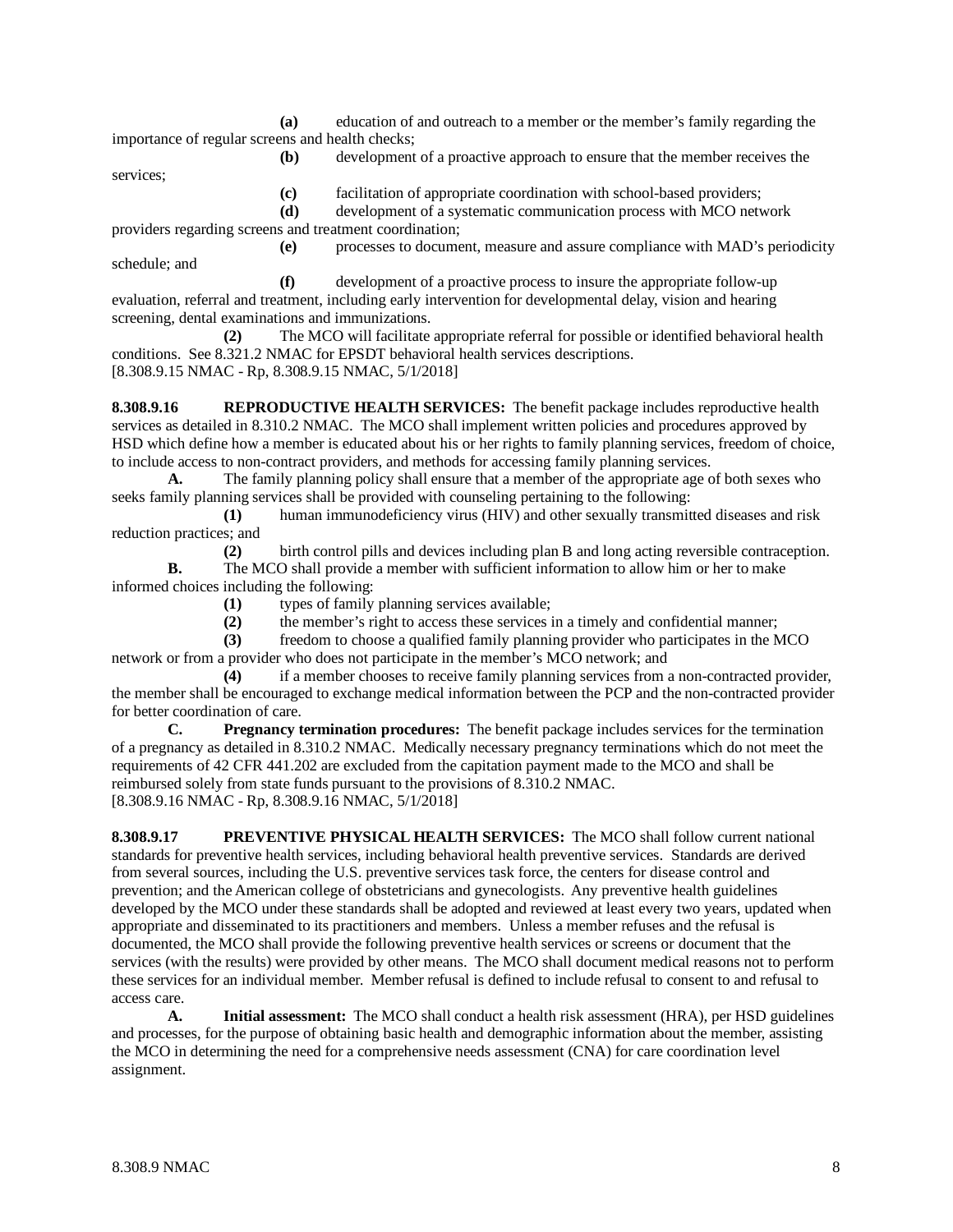**B. Family planning:** The MCO must have a family planning policy. This policy must ensure that a member of the appropriate age of both sexes who seeks family planning services is provided with counseling and treatment, if indicated, as it relates to the following:

- **(1)** methods of contraception; and
- **(2)** HIV and other sexually transmitted diseases and risk reduction practices.

**C. Guidance:** The MCO shall adopt policies that shall ensure that an applicable asymptomatic member is provided guidance on the following topics unless the member's refusal is documented:

- (1) prevention of tobacco use;<br>(2) benefits of physical activity
- (2) benefits of physical activity;<br>(3) benefits of a healthy diet;
- **(3)** benefits of a healthy diet;

**(4)** prevention of osteoporosis and heart disease in a menopausal member citing the advantages and disadvantages of calcium and hormonal supplementation;

- **(5)** prevention of motor vehicle injuries;
- **(6)** prevention of household and recreational injuries;
- **(7)** prevention of dental and periodontal disease;
- **(8)** prevention of HIV infection and other sexually transmitted diseases;
- **(9)** prevention of an unintended pregnancy; and
- **(10)** prevention or intervention for obesity or weight issues.

**D. Immunizations:** The MCO shall adopt policies that to the extent possible, ensure that within six months of enrollment, a member is immunized according to the type and schedule provided by current recommendations of the state department of health (DOH). The MCO shall encourage providers to verify and document all administered immunizations in the New Mexico statewide immunization information system (SIIS).

**E. Nurse advice line:** The MCO shall provide a toll-free clinical telephone nurse advice line function that includes at least the following services and features:

**(1)** clinical assessment and triage to evaluate the acuity and severity of the member's symptoms and make the clinically appropriate referral; and

**(2)** pre-diagnostic and post-treatment health care decision assistance based on the member's symptoms.

**F. Prenatal care:** The MCO shall operate a proactive prenatal care program to promote early initiation and appropriate frequency of prenatal care consistent with the standards of the American college of obstetrics and gynecology. The program shall include at least the following:

**(1)** educational outreach to a member of childbearing age;

**(2)** prompt and easy access to obstetrical care, including an office visit with a practitioner within three weeks of having a positive pregnancy test (laboratory or home) unless earlier care is clinically indicated;

**(3)** risk assessment of a pregnant member to identify high-risk cases for special management;

**(4)** counseling which strongly advises voluntary testing for HIV;

**(5)** case management services to address the special needs of a member who has a high risk pregnancy, especially if risk is due to psychosocial factors, such as substance abuse or teen pregnancy;

**(6)** screening for determination of need for a post-partum home visit;

**(7)** coordination with other services in support of good prenatal care, including

transportation, other community services and referral to an agency that dispenses baby car seats free or at a reduced price; and

**(8)** referral to a home visiting pilot program for eligible pregnant women and children residing in the HSD-designated counties for services as outlined at 8.308.9.23 NMAC.

**G. Screens:** The MCO shall adopt policies which will ensure that, to the extent possible, within six months of enrollment or within six months of a change in screening standards, each asymptomatic member receives at least the following preventive screening services listed below.

**(1)** *Screening for breast cancer*: A female member between the ages of 40-69 years shall be screened every one to two years by mammography alone or by mammography and annual clinical breast examination.

**(2)** *Blood pressure measurement*: A member 18 years of age or older shall receive a blood pressure measurement at least every two years.

**(3)** *Screening for cervical cancer*: A female member with a cervix shall receive cytopathology testing starting at the onset of sexual activity, but at least by 21 years of age and every three years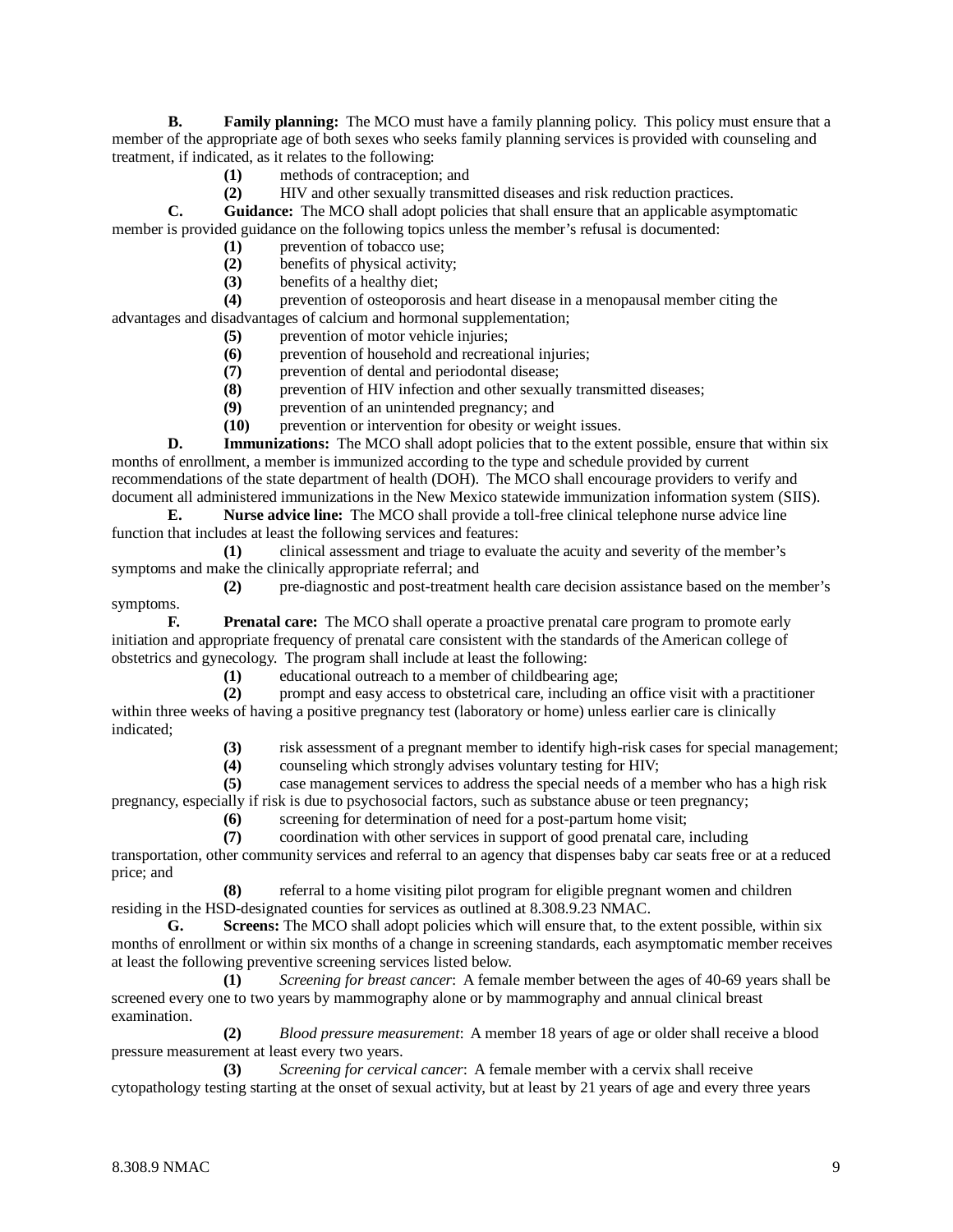thereafter until reaching 65 years of age when prior testing has been consistently normal and the member has been confirmed not to be at high risk. If the member is at high risk, the frequency shall be at least annual.

**(4)** *Screening for chlamydia*: All sexually active female members 25 years of age and younger shall be screened for chlamydia. All female members over 25 years of age shall be screened for chlamydia if they inconsistently use barrier contraception, have more than one sex partner, or have had a sexually transmitted disease in the past.

**(5)** *Screening for colorectal cancer*: A member 50 years of age and older, who is at normal risk for colorectal cancer shall be screened with annual fecal occult blood testing or sigmoidoscopy or colonoscopy or double contrast barium at a periodicity determined by the MCO.

**(6)** *EPSDT screening for elevated blood lead levels*: A risk assessment for elevated blood lead levels shall be performed beginning at six months and repeated at nine months of age. A member shall receive a blood lead measurement at 12 months and 24 months of age. A member between the ages of three and six years, for whom no previous test exists, should also be tested, and screenings shall be done in accordance with the most current recommendations of the American academy of pediatrics.

**(7)** *EPSDT newborn screening*: A newborn member shall be screened for those disorders specified in the state of New Mexico metabolic screen and any screenings shall be done in accordance with the most current recommendations of the American academy of pediatrics.

**(8)** *Screening for obesity*: A member shall receive body weight, height and length measurements with each physical exam. A member under 21 years of age shall receive a BMI percentile designation.

**(9)** *Prenatal screening*: All pregnant members shall be screened for preeclampsia, Rh (D) incompatibility, down syndrome, neural tube defects, hemoglobinopathies, vaginal and rectal group B streptococcal infection and screened and counseled for HIV in accordance with the most current recommendations of the American college of obstetricians and gynecologists.

**(10)** *Screening for rubella*: All female members of childbearing ages shall be screened for rubella susceptibility by history of vaccination or by serology.

**(11)** *Screening for tuberculosis*: Routine tuberculin skin testing shall not be required for all members. The following high-risk members shall be screened or previous screenings noted:

**(a)** a member who has immigrated from countries in Asia, Africa, Latin America or the middle east in the preceding five years;

**(b)** a member who has substantial contact with immigrants from those areas; a member who is a migrant farm worker;

**(c)** a member who is an alcoholic, homeless or is an injecting drug user. HIVinfected persons shall be screened annually; and

**(d)** a member whose screening tuberculin test is positive (>10 mm of induration) must be referred to the local DOH public health office in his or her community of residence for contact investigation.

**(12)** *Serum cholesterol measurement*: A male member 35 years and older and a female member 45 years and older who is at normal risk for coronary heart disease shall receive serum cholesterol and HDL cholesterol measurement every five years. A member 20 years and older with risk factors for heart disease shall have serum cholesterol and HDL cholesterol measurements annually.

**(13)** *Tot-to-teen health checks*: The MCO shall operate the tot-to-teen mandated EPSDT program as outlined in 8.320.2 NMAC. Within three months of enrollment lock-in, the MCO shall ensure that the member is current according to the screening schedule, unless more stringent requirements are specified in these standards. The MCO shall encourage its PCPs to assess and document for age, height, gender appropriate weight, and body mass index (BMI) percentage during EPSDT screens to detect and treat evidence of weight or obesity issues in members under 21 years of age.

**(14)** *Screening for type 2 diabetes*: A member with one or more of the following risk factors for diabetes shall be screened. Risk factors include:

**(a)** a family history of diabetes (parent or sibling with diabetes); obesity (>twenty percent over desired body weight or BMI >27kg/m2);

**(b)** race or ethnicity (e.g. hispanic, native American, African American, Asian-Pacific islander);

**(c)** previously identified impaired fasting glucose or impaired glucose tolerance; hypertension (>140/90 mmHg); HDL cholesterol level <35 mg/dl and triglyceride level >250 mg/dl; history of gestational diabetes mellitus (GDM); and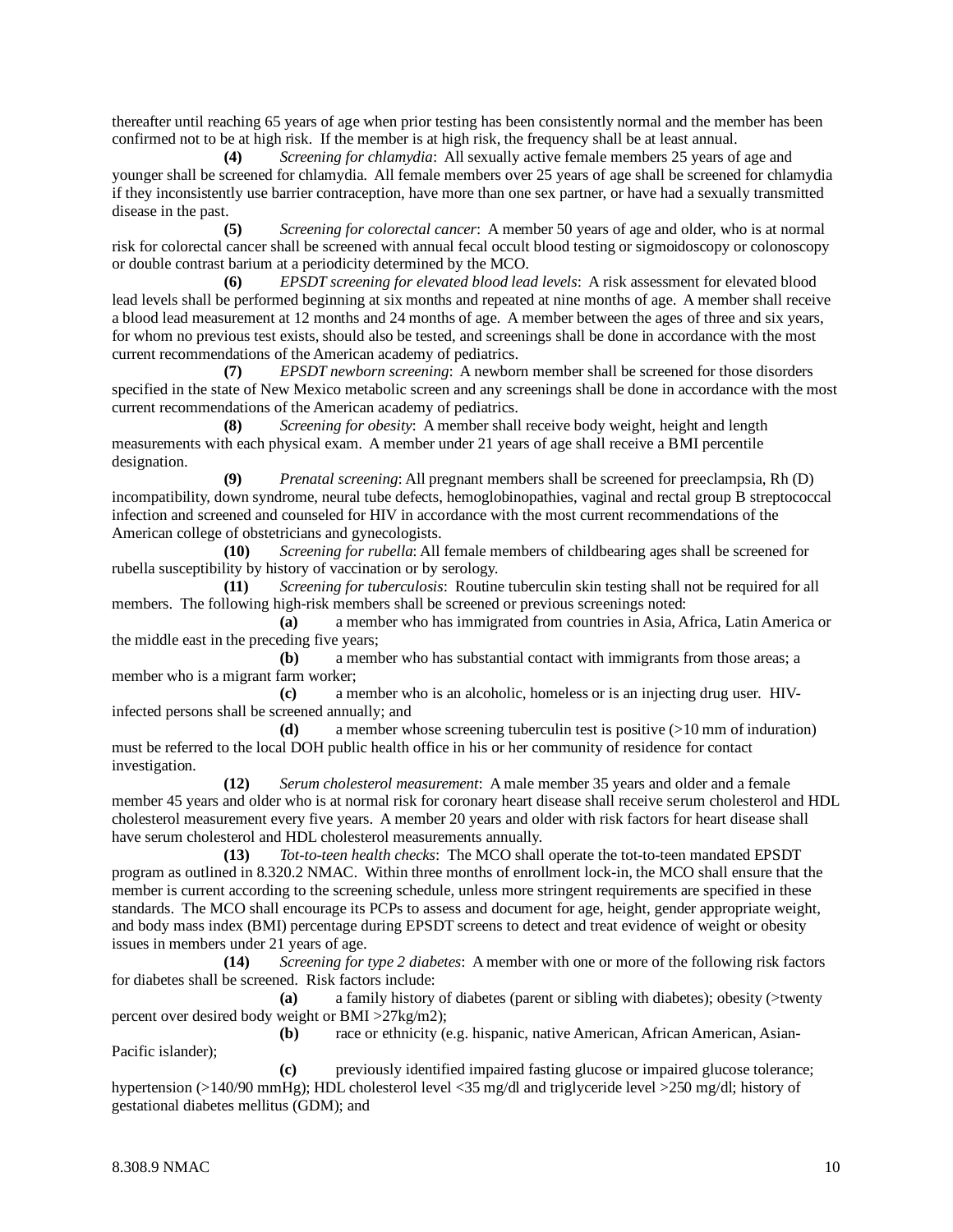**(d)** a delivery of newborn over nine pounds.

**(15)** A member 21 years of age and older must be screened to detect high risk for behavioral health conditions at his or her first encounter with a PCP after enrollment.

**(16)** The MCO shall require its PCPs to refer a member, whenever clinically appropriate, to behavioral health provider, see 8.321.2 NMAC. The MCO shall assist the member with an appropriate behavioral health referral.

**(17)** Screens and preventative screens shall be updated as recommended by the United States preventative services task force.

[8.308.9.17 NMAC - Rp, 8.308.9.17 NMAC, 5/1/2018; A, 1/1/2019]

**8.308.9.18 TELEMEDICINE SERVICES:** The benefit package includes telemedicine services as detailed in 8.310.2 NMAC*.*

**A.** The MCO must:

**(1)** promote and employ broad-based utilization of statewide access to Health Insurance Portability and Accountability Act (HIPAA)-compliant telemedicine service systems including, but not limited to, access to text telephones or teletype (TTYs) and 711 telecommunication relay services;

**(2)** follow state guidelines for telemedicine equipment or connectivity;

**(3)** follow accepted HIPAA and 42 CFR part two regulations that affect telemedicine transmission, including but not limited to staff and contract provider training, room setup, security of transmission lines, etc; the MCO shall have and implement policies and procedures that follow all federal and state security and procedure guidelines;

**(4)** identify, develop, and implement training for accepted telemedicine practices;

**(5)** participate in the needs assessment of the organizational, developmental, and

programmatic requirements of telemedicine programs;

**(6)** report to HSD on the telemedicine outcomes of telemedicine projects and submit the telemedicine report; and

**(7)** ensure that telemedicine services meet the following shared values, which are ensuring: competent care with regard to culture and language needs; work sites are distributed across the state, including native American sites for both clinical and educational purposes; and coordination of telemedicine and technical functions at either end of network connection.

**B.** The MCO shall participate in project extension for community healthcare outcomes (ECHO), in accordance with state prescribed requirements and standards, and shall:

**(1)** work collaboratively with HSD, the university of New Mexico, and providers on project ECHO;

**(2)** identify high needs, high cost members who may benefit from project ECHO

**(3)** identify its PCPs who serve high needs, high cost members to participate in project

ECHO;

participation;

**(4)** assist project ECHO with engaging its MCO PCPs in project ECHO's center for medicare and medicaid innovation (CMMI) grant project;

(5) reimburse primary care clinics for participating in the project ECHO model;<br>(6) reimburse "intensivist" teams:

**(6)** reimburse "intensivist" teams;<br>(7) provide claims data to HSD to **(7)** provide claims data to HSD to support the evaluation of project ECHO;

**(8)** appoint a centralized liaison to obtain prior authorization approvals related to project

ECHO; and

**(9)** track quality of care and outcome measures related to project ECHO.

[8.308.9.18 NMAC - Rp, 8.308.9.18 NMAC, 5/1/2018]

#### **8.308.9.19 BEHAVIORAL HEALTH SERVICES:**

**A.** The MCO shall cover the following behavioral health services listed below. When an additional behavioral health service is approved by MAD, the MCO shall cover that service as well. See 8.321.2 NMAC for detailed descriptions of each service. MAD makes available on its website its behavioral health service definitions and crosswalk, along with other information.

**(1) Applied behavior analysis:** The benefit package includes applied behavior analysis (ABA) services for [a member 12 months of age up to 21 years of age who has a well-documented medical diagnosis of autism spectrum disorder (ASD), and for a member 12 months to three years of age who has a well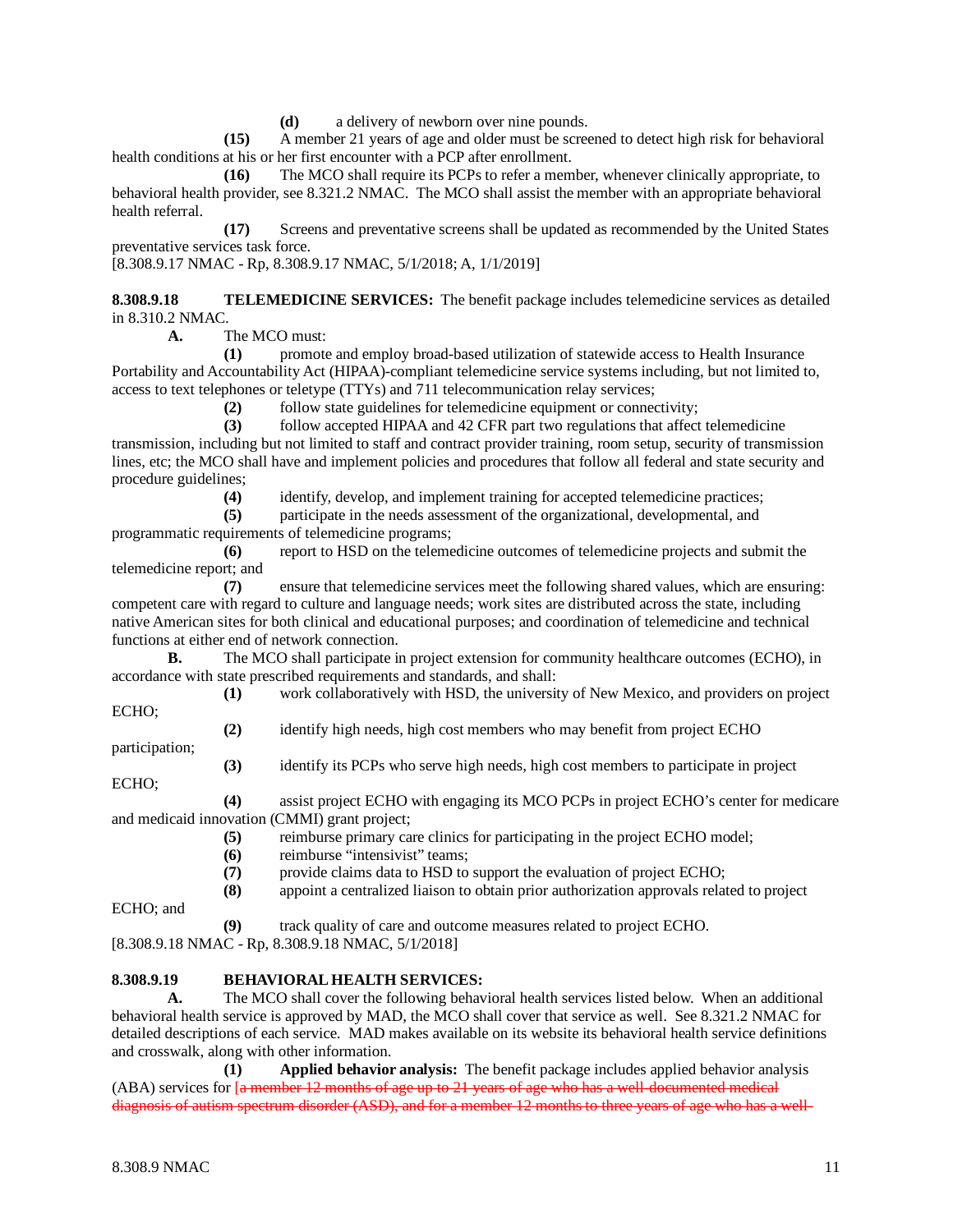documented risk for the development of ASD. The need for ABA services must be identified in the member's tot to teen healthcheck screen or another diagnostic evaluation furnished through a healthcheck referral.] eligible recipients who have a well-documented medical diagnosis of autism spectrum disorder (ASD), and for eligible recipients who have well-documented risk for the development of ASD. As part of a three-stage comprehensive approach consisting of evaluation, assessment, and treatment, ABA services may be provided in coordination with other medically necessary services (e.g., family infant toddler program (FIT) services, occupational therapy, speech language therapy, medication management, developmentally disabled waiver services, etc.). ABA services are part of the early periodic screening, diagnosis and treatment (EPSDT) program (CFR 42 section 441.57). There is no age requirement to receive ABA services and ABA is a covered benefit for medicaid-enrolled adults.

**(2) Assertive community treatment services (ACT):** The benefit package includes assertive community treatment services for a member 18 years of age and older.

**(3) Behavioral health respite:** Behavioral health respite care is provided to a member under 21 years of age to support the member's family and strengthen their resiliency during the respite while the member is in a supportive environment. Respite care is provided to a member with a severe emotional disturbance who resides with his or her family and displays challenging behaviors that may periodically overwhelm the member's family's ability to provide ongoing supportive care. See the New Mexico interagency behavioral health purchasing collaborative service requirements and utilization guidelines-respite services-for a detailed description. Behavioral health respite is not a benefit for ABP eligible recipients.

**(4) Comprehensive community support services:** The benefit package includes comprehensive community support services for a member.

**(5) Crisis Services:** The benefit package includes three types of crisis services:

- **(a)** 24-hour crisis telephone support; and
- **(b)** mobile crisis team; and
- **(c)** crisis triage centers.

**(6) Family support services:** The benefit package includes family support services to a member whose focus is on the member and his or her family and the interactive effect through a variety of informational and supportive activities that assists the member and his or her family develop patterns of interaction that promote wellness and recovery over time. The positive interactive effect between the member and his or her family strengthens the effectiveness of other treatment and recovery initiatives. See the New Mexico interagency behavioral health purchasing collaborative service requirements and utilization guidelines -family support servicesfor a detailed description. Family support services are not a benefit for ABP eligible recipients.

**(7) Hospital outpatient services:** The benefit package includes outpatient psychiatric and partial hospitalization services provided in PPS-exempt unit of a general hospital for a member.

**(8) Inpatient hospital services:** The benefit package includes inpatient hospital psychiatric services provided in general hospital units and prospective payment system (PPS)-exempt units in a general hospital as detailed in 8.311.2 NMAC.

**(9) Intensive outpatient (IOP) services:** The benefit package includes intensive outpatient services for a member 13 years of age.

**(10) Medication assisted treatment (MAT) and Opioid Treatment Programs:** The benefit package includes opioid treatment services for opioid addiction to a member through an opioid treatment center as defined in 42 CFR Part 8, Certification of Opioid Treatment; and buprenorphine and related pharmaceuticals. Medication assisted treatments include use of buprenorphine and similarly acting products.

**(11) Outpatient therapy services:** The benefit package includes outpatient therapy services (individual, family, and group) for a member.

**(12) Psychological rehabilitation services:** The benefit package includes adult psychosocial rehabilitation services for a member 18 years and older.

**(13) Recovery services:** The MCO benefit package includes recovery services for a member. Recovery services are peer-to-peer support within a group setting to develop and enhance wellness and healthcare practices. The service enables a member to identify additional needs and goals and link him or herself to additional support as a result. See the New Mexico interagency behavioral health purchasing collaborative service requirements and utilization guidelines -recovery services-for a detailed description. Recovery services are not a benefit for ABP eligible recipients.

**B. Behavioral health EPSDT services:** The benefit package includes the delivery of the federally mandated EPSDT services (42 CFR Section 441.57) provided by a behavioral health practitioner for a member under 21 years of age. See 8.321.2 NMAC for a detailed description of each service. The MCO shall provide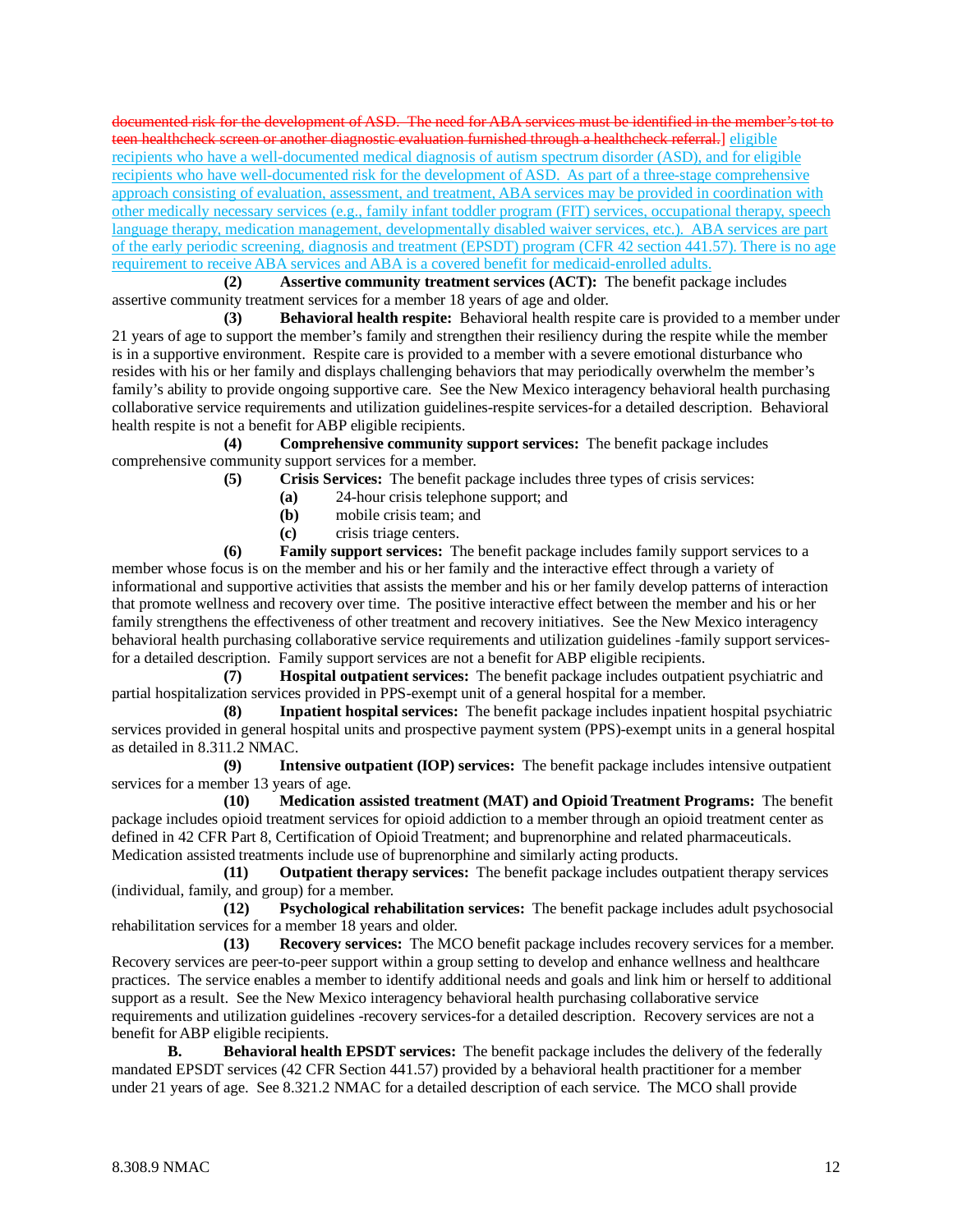access to EPSDT for a member identified in his or her EPSDT tot to teen health check screen or another diagnostic evaluation as being at-risk for developing or having a severe emotional, behavioral or neurobiological disorder.

**(1) Accredited residential treatment center (ARTC):** The benefit package includes services furnished in an ARTC furnished as part of the EPSDT program. ARTC services are provided to a member who needs the LOC furnished in an out-of-home residential setting. The need for ARTC services must be identified in the member's tot to teen health check screen or another diagnostic evaluation furnished through a health check referral.

**(2) Behavior management skills development services (BMS):** The benefit package includes BMS services furnished as part of the EPSDT program. BMS services are provided to a member who has an identified need for such services and meets the required LOC. The need for BMS services must be identified in the member's tot to teen health check screen or another diagnostic evaluation furnished through a health check referral.

**(3) Day treatment services:** The benefit package includes day treatment services furnished as part of the EPSDT program. Day treatment services are provided to a member who has an identified need for such services and meets the required LOC. The need for day treatment services must be identified in the member's tot to teen health check screen or another diagnostic evaluation furnished through a health check referral.

**(4) Inpatient hospitalization services provided in freestanding psychiatric hospitals:** The benefit package includes inpatient psychiatric care furnished in a freestanding psychiatric hospital furnished as part of the EPSDT program. Inpatient hospitalization services are provided in a freestanding psychiatric hospital are provided to a member who has an identified need for such services and meet the required LOC. The need for such services must be identified in the member's tot to teen health check screen or another diagnostic evaluation furnished through a health check referral.

**(5) Multi-systemic therapy (MST):** The benefit package includes MST services furnished as part of the EPSDT program. MST services are provided to a member who has an identified need for such services and meets the required LOC. The need for MST services must be identified in the member's tot to teen health check screen or another diagnostic evaluation furnished through a health check referral.

**(6) Psychosocial rehabilitation services (PSR):** The benefit package includes PSR services furnished as part of the EPSDT program. PSR is provided to a member who has an identified need for such services and meets the required LOC. The need for PSR services must be identified in the member's tot to teen health check screen or another diagnostic evaluation furnished through a health check referral.

**(7) Treatment foster care I (TFC I):** The benefit package includes TFC I furnished as part of the EPSDT program. TFC I services are provided to a member who has an identified need for such services and meets the required LOC. The need for TFC I services must be identified in the member's tot to teen health check or another diagnostic evaluation furnished through a health check referral.

**(8) Treatment foster care II (TFC II):** The benefit package includes TFC II services furnished as part of the EPSDT program. TFC II is provided to a member who has an identified need for such services and meets the required LOC. The need for TFC II services must be identified in the member's tot to teen health check or another diagnostic evaluation furnished through a health check referral.

**(9) Residential non-accredited treatment center (RTC) and group home:** The benefit package includes services furnished in a RTC center or group home as part of the EPSDT program. RTC or group home services are provided to a member who needs the LOC furnished in an out-of-home residential setting. The need for RTC and group home services must be identified in the member's tot to teen health check screen or another diagnostic evaluation furnished through a health check referral.

[8.308.9.19 NMAC - Rp, 8.308.9.19 NMAC, 5/1/2018; A, xx/xx/xxxx]

**8.308.9.20 COMMUNITY BENEFIT SERVICES:** The MCO shall cover community benefit services for a member who meets the specific eligibility requirements for each MCO community benefit service as detailed in 8.308.12 NMAC. When an additional community benefit service is approved by MAD, the MCO shall cover that service as well.

[8.308.9.20 NMAC - Rp, 8.308.9.20 NMAC, 5/1/2018]

**8.308.9.21 ALTERNATIVE BENEFITS PLAN (ABP) BENEFITS FOR ABP MCO MEMBERS:** The MAD category of eligibility "other adults" has an alternative benefit plan (ABP). The MCO shall cover the ABP specific services for an ABP member. Services are made available through a MCO under a benefit plan similar to services provided by commercial insurance plans. ABP benefits include preventive services and treatment services. An ABP member: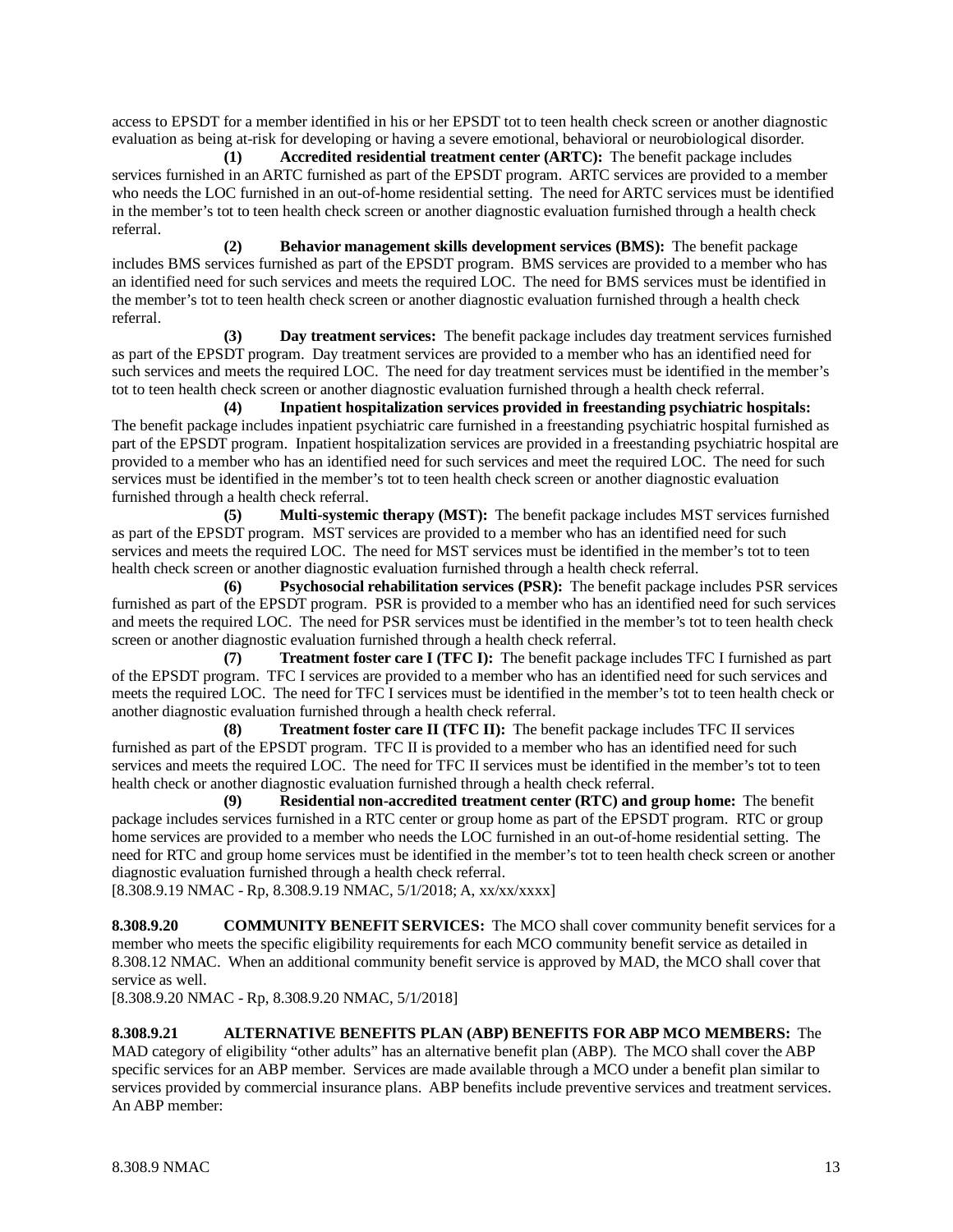- **A.** has limitations on specific benefits;
- **B.** does not have all standard medicaid state plan benefits available; and **C.** has some benefits, primarily preventive services that are available only

has some benefits, primarily preventive services that are available only to an ABP member. The ABP benefits and services are detailed in Sections 12 through 18 of 8.309.4 NMAC. All EPSDT services are available to an ABP member under 21 years. Services for an ABP member under the age of 21 years not subject to the duration, frequency, and annual or lifetime benefit limitations that are applied to an ABP eligible recipient 21 years of age and older. The MCO shall comply with all HSD contractual provisions and with all NMAC rules that pertain to the MCO's responsibilities to its members as listed below:

- (1) provider networks found in 8.308.2 NMAC;<br>(2) managed care eligibility found in 8.308.6 NM
- managed care eligibility found in 8.308.6 NMAC;
- **(3)** enrollment and disenrollment from managed care found in 8.308.7 NMAC;
- (4) managed care member education rights and responsibilities found in 8.308.8 NMAC;<br>(5) care coordination found in 8.308.10 NMAC;
- **(5)** care coordination found in 8.308.10 NMAC;
- **(6)** transition of care found in 8.308.11 NMAC;
- **(7)** managed care cost sharing found in 8.308.14 NMAC;
- managed care grievance and appeals found in 8.308.15 NMAC;
- **(9)** managed care reimbursement found in 8.308.20 NMAC;
- **(10)** quality management found in 8.308.21 NMAC; and
- **(11)** managed care fraud, waste and abuse found in 8.308.22 NMAC.

[8.308.9.21 NMAC - Rp, 8.308.9.21 NMAC, 5/1/2018]

#### **8.308.9.22 MAD ALTERNATIVE BENEFITS PLAN GENERAL BENEFITS FOR ABP EXEMPT**

**MEMBERS (ABP exempt):** An ABP member who self-declares he or she has a qualifying condition is evaluated by his or her MCO for determination if he or she meets an ABP qualifying condition. An ABP exempt member may select to no longer utilize his or her ABP benefits package. Instead, the ABP exempt member will utilize his or her MCO's medicaid benefits package. See 8.308.9.11-20 NMAC for detailed description of the MCO medicaid benefit services. All services, services limitations and co-payments that apply to full benefit medicaid recipients apply to APB-exempt recipients. An ABP-exempt recipient does not have access to the benefits that only apply to ABP recipients. The ABP co-payments do not apply to an ABP-exempt recipient. The limitations on services that apply only to ABP-recipients do not apply to ABP-exempt recipients. The MCO shall comply with all HSD contractual provisions and with all NMAC rules that pertain to the MCO's responsibilities to its members as listed below:

- **A.** provider networks found in 8.308.2 NMAC;
- **B.** managed care eligibility found in 8.308.6 NMAC;<br>**C.** enrollment and disenrollment from managed care f
- **C.** enrollment and disenrollment from managed care found in 8.308.7 NMAC;<br>**D.** managed care member education rights and responsibilities found in 8.308
- **D.** managed care member education rights and responsibilities found in 8.308.8 NMAC;<br>**E.** care coordination found in 8.308.10 NMAC:
- **E.** care coordination found in 8.308.10 NMAC;
- **F.** transition of care found in 8.308.11 NMAC;
- **G.** community benefits found in 8.308.12 NMAC;
- **H.** managed care member rewards found in 8.308.13 NMAC
- **I.** managed care cost sharing found in 8.308.14 NMAC;
- **J.** managed care grievance and appeals found in 8.308.15 NMAC;<br>**K.** managed care reimbursement found in 8.308.20 NMAC:
- **K.** managed care reimbursement found in 8.308.20 NMAC;<br>
L. quality management found in 8.308.21 NMAC; and
- quality management found in 8.308.21 NMAC; and
- **M.** managed care fraud, waste and abuse found in 8.308.22 NMAC.

[8.308.9.22 NMAC - Rp, 8.308.9.22 NMAC, 5/1/2018]

# **8.308.9.23 CENTENNIAL HOME VISITING (CHV) PILOT PROGRAM SERVICES:** Beginning

January 1, 2019, the benefit is available to approximately 300 eligible pregnant medicaid managed care enrolled members and their children who reside in Bernalillo County (other HSD-designated counties may be included at a later time and with a distinct enrollment limit) in accordance with the program standard. The MCO shall contract with agencies operating in the HSD-designated counties that provide services that are in alignment with one of the two following evidence-based early childhood home visiting delivery models:

**A. Nurse Family Partnership (NFP):** The services to be delivered under the NFP national program standards are for first-time parents only. In Bernalillo County, the program is anticipated to serve up to 132 families by the end of the first year of implementation using one NFP team and to approximately 240 eligible members (annual average at full implementation) thereafter using two NFP teams. The number of families served will be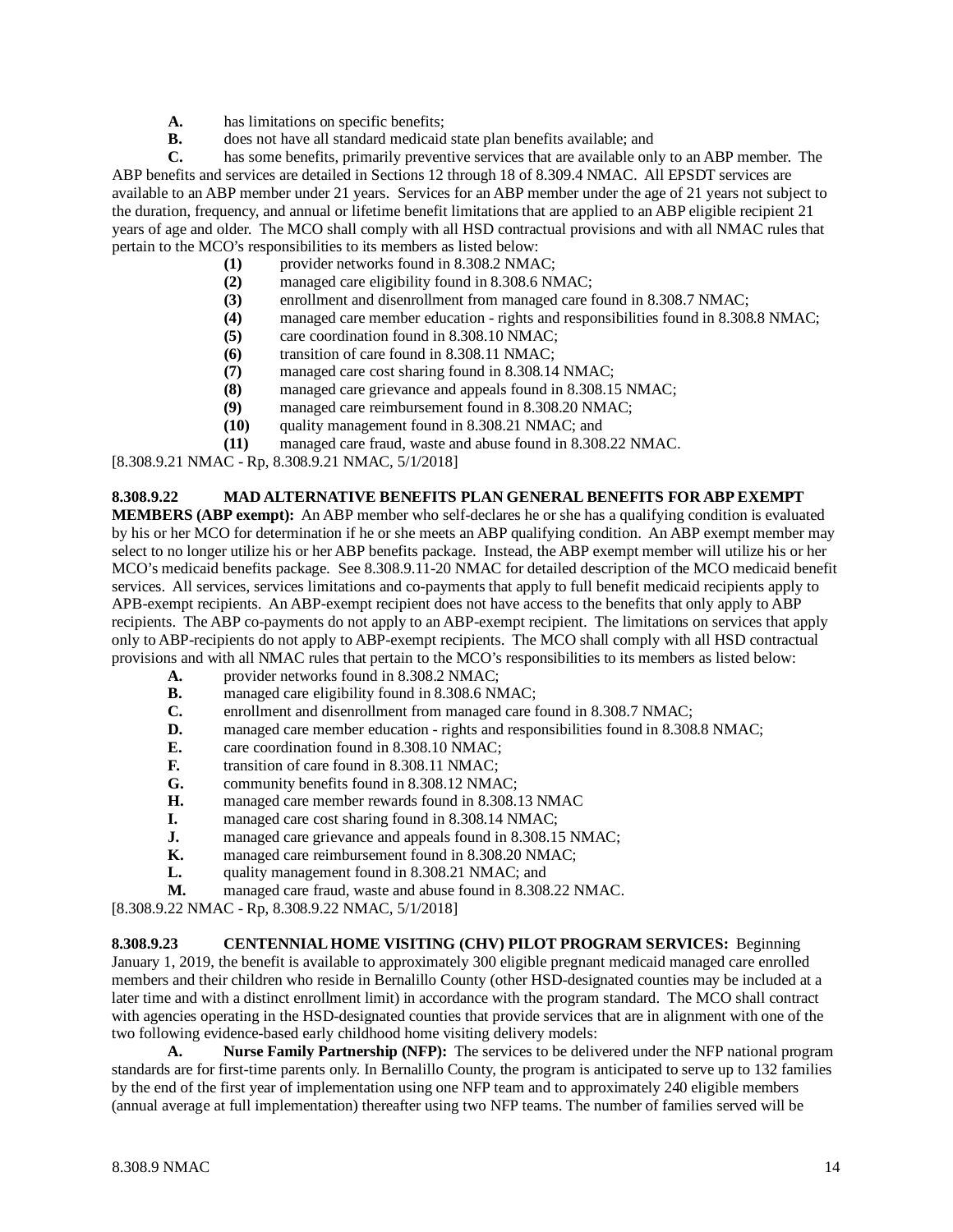determined based on the number of active NFP teams in any program year. HSD may expand this program to other counties at HSD's discretion dependent upon provider capacity. The NFP services will be suspended once the child reaches two years of age.

**B. Parents as Teachers (PAT):** The PAT evidence-based program services will adhere to the national model and curriculum and serve approximately 60 families (annual average at full implementation) in Bernalillo County. Services will begin during pregnancy and may continue until the child reaches five years of age or kindergarten entry. HSD may expand this program to other counties at HSD's discretion dependent upon provider capacity. The number of families served in other counties will be determined based on the number of active PAT teams in the program year. The MCO may propose other evidence-based early childhood home visiting delivery models with similar services in lieu of the PAT model if available in the HSD-designated service areas.

**C. Description of Services:** The services available under the CHV pilot program are described below:

**(1) Prenatal home visits:** the benefit package includes the following services for eligible pregnant women during their pregnancy:

**(a)** monitoring for high blood pressure or other complications of pregnancy (only covered under the NFP model);

- **(b)** diet and nutritional education;
- **(c)** stress management;
- **(d)** sexually transmitted disease (STD) prevention education;
- **(e)** tobacco use screening and cessation education;
- **(f)** alcohol and other substance misuse screening and counseling;
- **(g)** depression screening; and
- **(h)** domestic and intimate partner violence screening and education.

**(2) Postpartum home visits:** the benefit package includes the following services that may be delivered as part of a postpartum home visit, when provided during the  $[60 \text{ day}]$  12-month postpartum period to an eligible member:

- **(a)** diet and nutritional education;
- **(b)** stress management;
- **(c)** sexually transmitted disease (STD) prevention education;
- **(d)** tobacco use screening and cessation education;
- **(e)** alcohol use and other substance misuse screening and counseling;
- **(f)** depression screening;
- **(g)** domestic and intimate partner violence screening and education;

**(h)** breastfeeding support and education. Members may be referred to a lactation

specialist, but lactation consultant services are not covered as a home visiting service;

**(i)** guidance and education regarding wellness visits to obtain recommended

preventive services;

**(j)** medical assessment of the postpartum mother and infant (only covered under the

NFP model);

**(k)** maternal-infant safety assessment and education, such as safe sleep education for sudden infant death syndrome (SIDS) prevention;

**(l)** counseling regarding postpartum recovery, family planning, and needs of a

newborn;

**(m)** assistance to the family in establishing a primary source of care and a primary care provider, including help ensuring that the mother/infant has a postpartum/newborn visit scheduled; and

**(n)** parenting skills and confidence building.

**(3) Infant and children home visits:** the benefit package includes the following services that may be delivered to newborn infants born to CHV Pilot Project members until the child reaches two years of age for NFP and five years of age or kindergarten entry for PAT, as part of an infant home visit:

**(a)** breastfeeding support and education. Members may be referred to a lactation specialist, but lactation consultant services are not covered as a home visiting service;

**(b)** child developmental screening at major developmental milestones from birth to age two for NFP according to the model standard practice, and age five or kindergarten entry for PAT; and **(c)** parenting skills and confidence building.

[8.308.9.23 NMAC - N, 1/1/2019]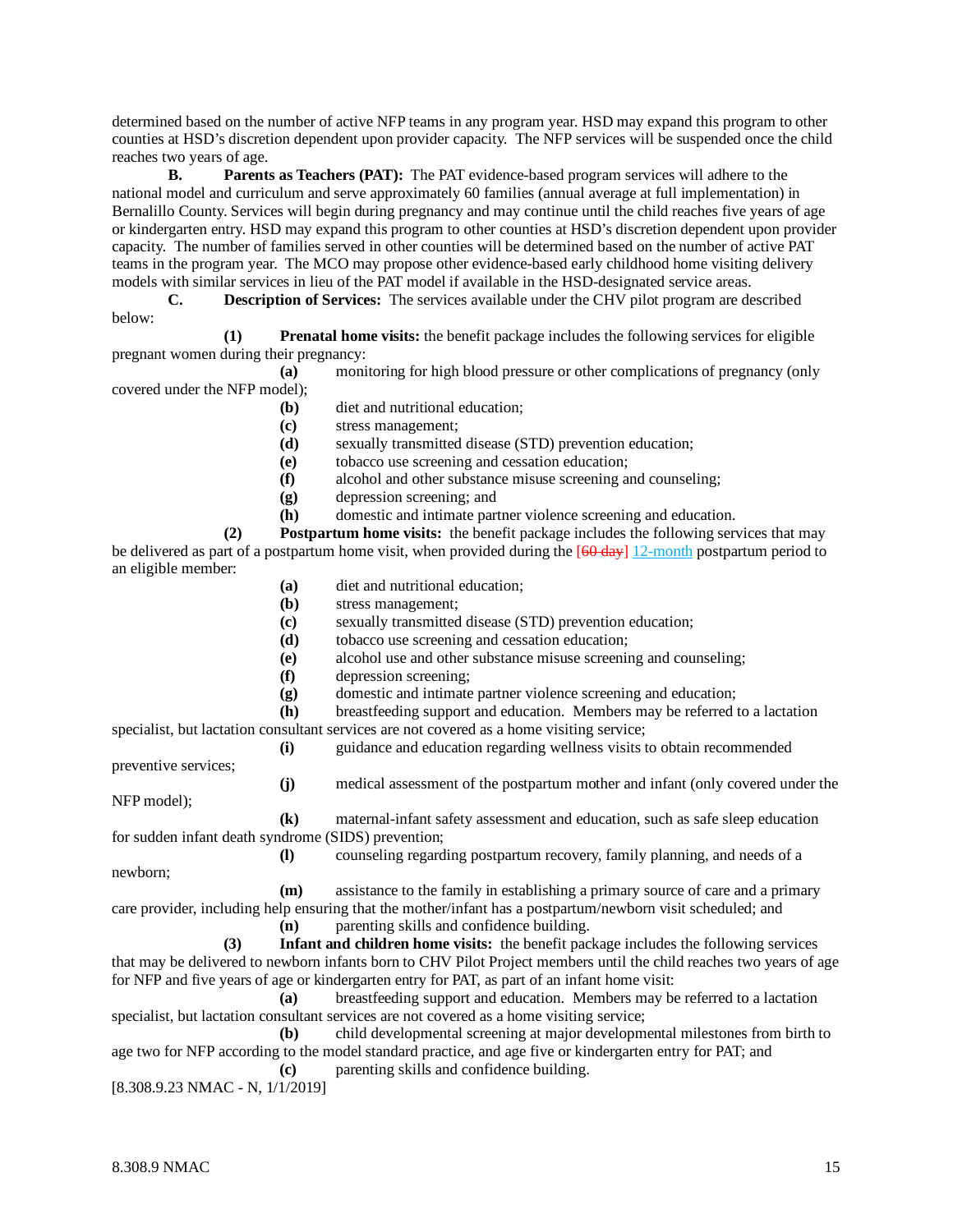**8.308.9.24 SERVICES EXCLUDED FROM THE MCO BENEFIT PACKAGE:** MAD does not cover some services. For the following services that are covered in another MAP category of eligibility, reimbursement shall be made by MAD or its contractor. However, the MCO is expected to coordinate these services, when applicable, and ensure continuity of care by overseeing PCP consultations, medical record updates and general coordination.

**A. Medicaid in the schools:** Services are covered under 8.320.6 NMAC. Reimbursement for services is made by MAD or its contractor.

**B. Special rehabilitation services-family infant toddler (FIT):** Early intervention services provided for a member birth to three years of age who has or is at risk for a developmental delay. Reimbursement for services is made by MAD or its contractor.

[8.308.9.23 NMAC - Rp, 8.308.9.23 NMAC, 5/1/2018; A and Rn, 1/1/2019]

## **8.308.9.25 EMERGENCY AND POST STABILIZATION SERVICES:**

**A.** In this section, emergency medical condition means a medical condition manifesting itself by acute symptoms of sufficient severity (including severe pain) that a prudent layperson, who possesses an average knowledge of health and medicine, could reasonably expect the absence of immediate medical attention to result in the following:

**(1)** Placing the health of the individual (or, for a pregnant woman, the health of the woman or her unborn child) in serious jeopardy.

- **(2)** Serious impairment to bodily functions.
- **(3)** Serious dysfunction of any bodily organ or part.

**B.** In this section, emergency services means covered inpatient and outpatient services as follows.

**(1)** Furnished by a provider that is qualified to furnish these services under the federal rules.

See 42 CFR 438.114.

**(2)** Needed to evaluate or stabilize an emergency medical condition.

**C.** Post-stabilization care services means covered services, related to an emergency medical condition that are provided after a member is stabilized to maintain the stabilized condition, or, under the circumstances described 42 CFR 438.114 (e), to improve or resolve the member's condition.

**D.** The MCO is responsible for coverage and payment of emergency services and post-stabilization care services. The MCO must cover and pay for emergency services regardless of whether the provider that furnishes the services has a contract with the MCO. The MCO may not deny payment for treatment obtained under either of the following circumstances.

**(1)** A member had an emergency medical condition, including cases in which the absence of immediate medical attention would not have had the outcomes specified in the definition of emergency medical condition in Subsection A of 8.308.9.24 NMAC.

**(2)** A representative of the MCO instructs the member to seek emergency services.

**E.** The MCO may not:

**(1)** limit what constitutes an emergency medical condition with reference to Subsection A of 8.308.9.24 NMAC on the basis of lists of diagnoses or symptoms; or

**(2)** refuse to cover emergency services based on the emergency room provider or hospital not notifying the member's PCP or the MCO.

**F.** A member who has an emergency medical condition may not be held liable for payment of subsequent screening and treatment needed to diagnose the specific condition or stabilize the member.

**G.** The attending emergency physician, or the provider actually treating the member, is responsible for determining when the member is sufficiently stabilized for transfer or discharge, and that determination is binding on the MCO that is responsible for coverage and payment.

[8.308.9.24 NMAC - Rp, 8.308.9.24 NMAC, 5/1/2018; 8.308.9.25 NMAC - Rn, 8.308.9.24 NMAC, 1/1/2019]

#### **8.308.9.26 ADDITIONAL COVERAGE REQUIREMENTS:**

**A.** The MCO may not arbitrarily deny or reduce the amount, duration, or scope of a required service solely because of diagnosis, type of illness, or condition of the member.

**B.** The services supporting members with ongoing or chronic conditions or who require long-term services and supports must be authorized in a manner that reflects the member's ongoing need for such services and supports.

**C.** Family planning services are provided in a manner that protects and enables the member's freedom to choose the method of family planning to be used consistent with 42 CFR 441.20, family planning services.